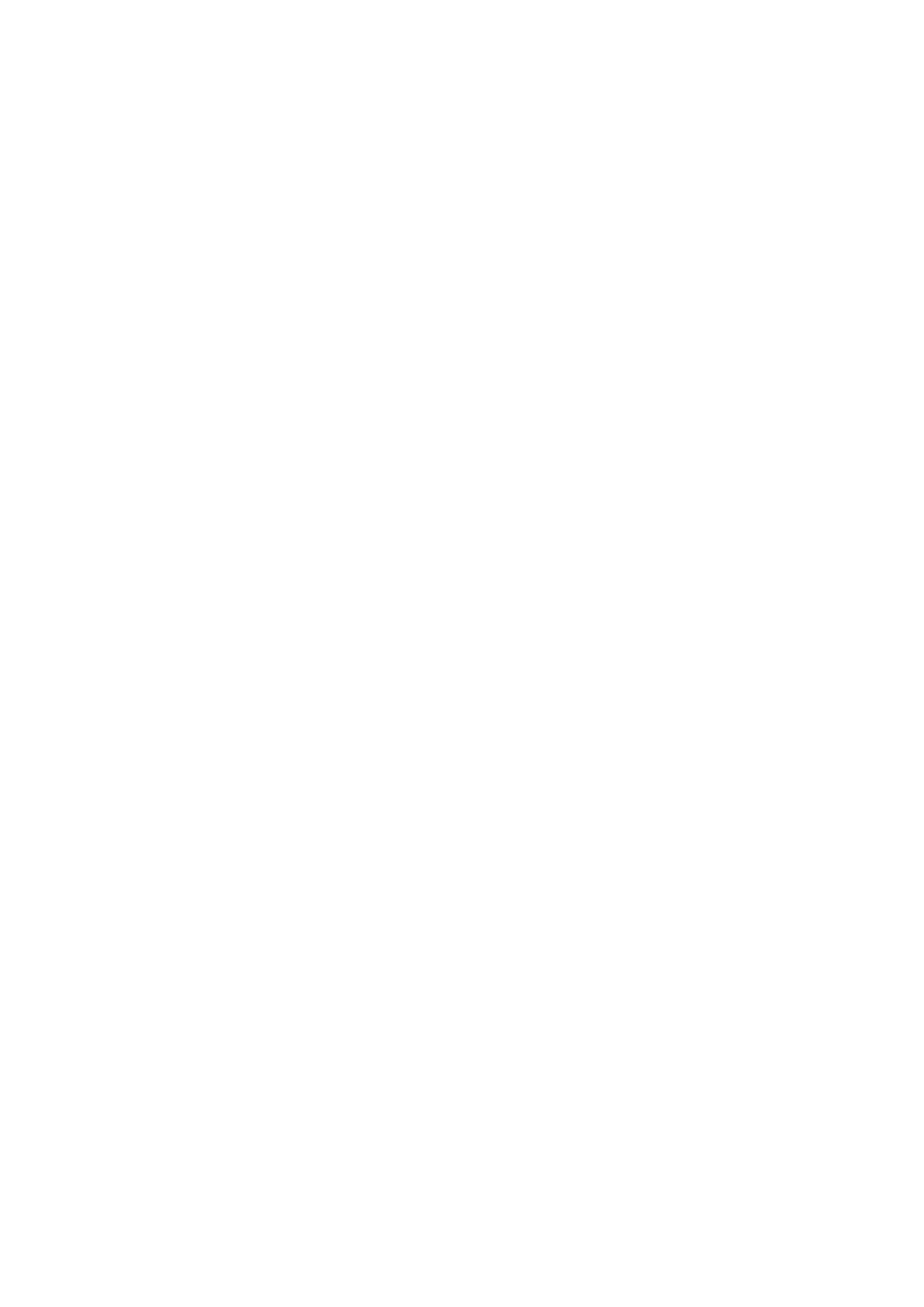## Abstract

This study examines the impact of European Voluntary Service (EVS) on four groups of its stakeholders, namely on: volunteers, on hosting organizations, on EVS direct beneficiaries, finally on hosting organizations' local communities.

The impact is related to human, economic, social, cultural and some other fields of volunteers' activities.

The research findings are based on previous research design. The research embraces: quantitative research based on CAWI (*Computer Assisted Web Interview*) questionnaire, qualitative research embracing Skype IDI (*Individual In-Depth Interviews*) with the EVS volunteers and hosting organizations representatives, finally on theoretical analysis of the most important documents related to the European Voluntary Service within the Youth in Action Programme and additional information and database provided by SALTO Eastern Europe and Caucasus Resource Centre (SALTO EECA).

The research embraces long-term international EVS projects implemented by the organizations from the Programme Countries the Program (i.e., 27 EU and 4 EFTA member states, 2 EU pre-accession countries – Turkey and Croatia) and from Neighbouring Partner Countries from Eastern Europe and Caucasus (i.e., Armenia, Azerbaijan, Belarus, Georgia, Moldova, Russian Federation and Ukraine)in cooperation with the countries of the Eastern Europe and the Caucasus region in 2007 - 2011. The projects involve long-term voluntary service of 6 to 12 months hosted by organizations in both regions – in Eastern Europe and Caucasus and in the Programme Countries.

# Keywords

EVS, impact of the voluntary service, hosting organizations, beneficiaries, local communities, volunteers, skills, cultural dimension, professional development, personal development

# **Background**

It was Robert Putnam who said that "*Social connectedness matters to our lives in the most profound way*".1 In the chapter *Health and Happiness* from his book *Bowling Alone*, Putnam reports that recent public research shows social connection impacts all areas of human health, this includes psychological and physical aspects of human health. Putnam says *"…beyond a doubt that social connectedness is one of the most powerful determinates of our well being.*" In particular it is face to face connections which have been shown to have greater impacts then non-face to face relationships. Such connections are definitely a basis of a local community which may be defined as a group of interacting people living in a common location. The word "community" is often used to refer to a group that is organized around common values and is attributed with social cohesion within a shared geographical location, generally in social units larger than a household. The word "community" is derived from the Old French *communité* which is derived from the Latin *communitas* (*cum*, "with/together" + *munus*, "gift"), a broad term for fellowship or organized society.

A sense of community refers to people's perception of interconnection and interdependence, shared responsibility, and common goals. Understanding a community entails having knowledge of community needs and resources, having respect for community members, and involving key community members in programs and common actions or activities.

The aim of this evaluation research report is twofold – summary of received data should give an overview of the impact of the European *Youth in Action Programme (YiA)– Action 2: European Voluntary Service* (EVS) on the local communities in the hosting countries of the EVS volunteers, and – secondly – should explain the influence of participation in EVS project on the volunteers themselves.

As assumed by the European Commission, the European Voluntary Service (EVS) should "*provide young Europeans with the unique chance to express their personal commitment through unpaid and fulltime voluntary activities in a foreign country within or outside the EU. In this way, it seeks to develop solidarity, mutual understanding and tolerance among young people, thus contributing to reinforcing social cohesion in the European Union and to promoting young people's active citizenship*."2 The European

<sup>1</sup> Putnam, Robert D. Bowling Alone: the Collapse and Revival of American Community. New York: Simon & Schuster, 2000, p. 326

<sup>2</sup> *Source*: http://ec.europa.eu/youth/youth-in-action-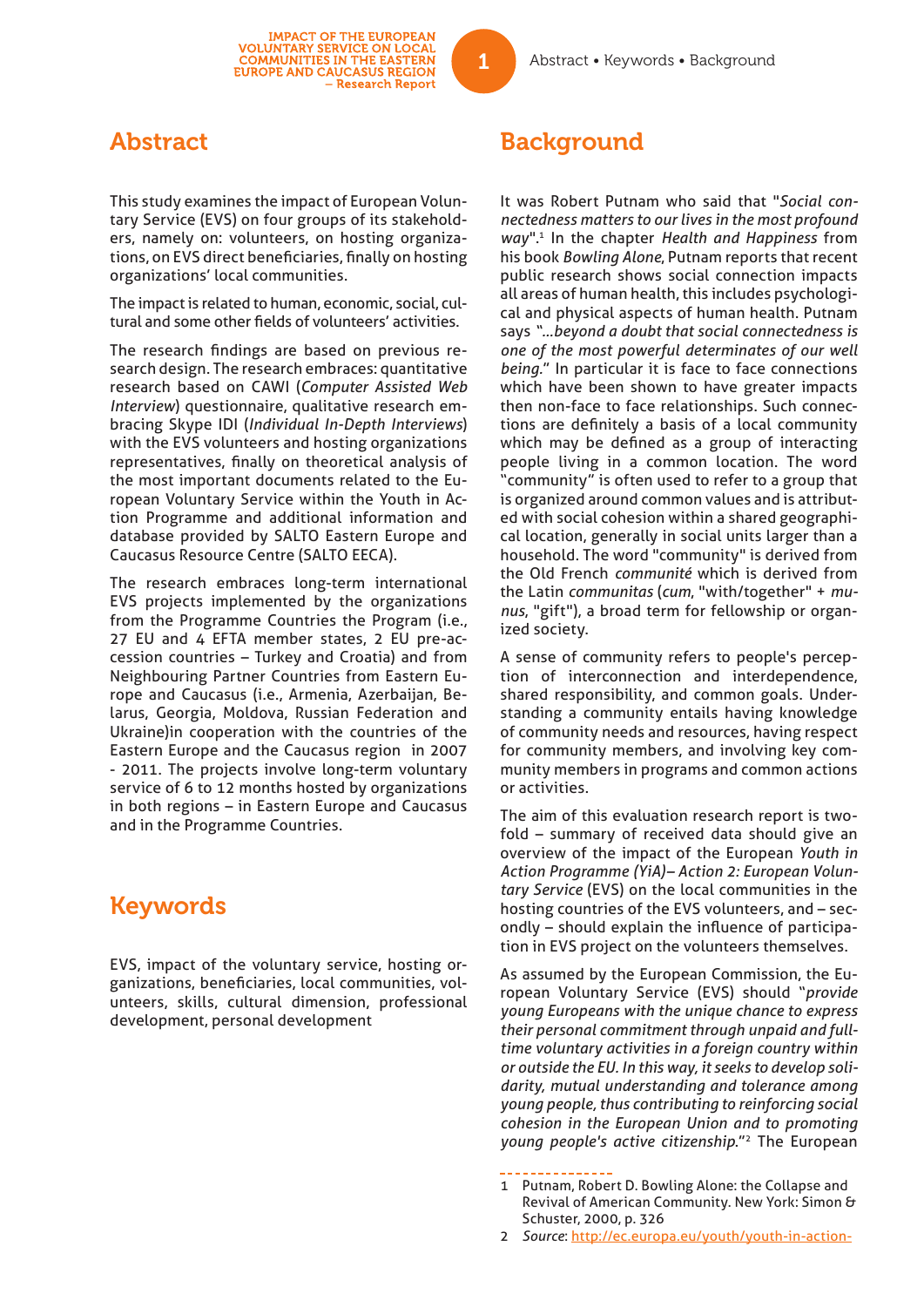Voluntary Service enables young people to carry out voluntary service for up to 12 months in a country other than their country of residence. It fosters solidarity among young people and is a true 'learning service'. Beyond benefiting local communities, volunteers learn new skills and languages, and discover other cultures.

In theory, volunteering is one of the most effective instruments for young people's non-formal education – through EVS they may acquire new knowledge, skills and competencies. At the same time, being exposed to intercultural challenges and new personal experience, they expand their horizons, learn more about themselves and grow and get more mature as human beings. But what about practice? The main focus in this research report will be, therefore, on whether the participation in the EVS projects gives the volunteers a *chance to make a real diff erence to the world – and to their own lives.*

Living in a satisfying relation and understanding with the local community requires more time to discover and interact with the community. According to the "*EVS guide for volunteers*"3 the ex-EVS volunteers state that it takes 5 to 6 months to discover how a certain community is working and provides to get opportunity to understand intercultural learning in a true sense. Hence, the research assumption was that the research should embrace terminated long-term EVS projects of 6 to 12 months length which were hosted by organizations from the Programme Countries as well as by organizations from the Programme Countries in cooperation with the countries of the Eastern Europe and Caucasus.4 Cooperation within the Youth in Action Programme with the Neighbouring Partner Countries from Eastern Europe and Caucasus Region is supported by the SALTO Eastern Europe and Caucasus Resource Centre (SALTO EECA).

It is worth mentioning that the European Voluntary Service is one of these few rare opportunities that allow for "two-way East-West" projects in the nonformal education programmes within a variety of thematic fields ranging from such themes as environmental issues, art and culture, inter-religious dialogue, social integration, as well as post-conflict rehabilitation or youth sports, to mention just a

programme/european-voluntary-service\_en.htm 3 See: www.evsguide.eu

4 As defined by the Youth in Action Programme regulations **Programme Countries** are defined as: EU Member States, Iceland, Liechtenstein, Norway and Turkey, Switzerland and Croatia, whereas **the EU Neighbouring Partner Countries** are: Eastern Europe and Caucasus countries, the Mediterranean region, South-East Europe. See: http://ec.europa.eu/youth/ youth-in-action-programme/overview\_en.htm

few areas that the EVS project may be focused on.

As already mentioned before, EVS projects may be implemented in cooperation with the Neighbouring Partner Countries from Eastern Europe and Caucasus Region: Armenia, Azerbaijan, Belarus, Georgia, Moldova, Russian Federation and Ukraine. As stated in the quantity statistical *Report on Cooperation of Programme Countries with Eastern Europe and Caucasus Region within the Youth in Action Programme between 2007-20105* compiled by the SALTO EECA, between 2007-2010 – at the macro-level – Programme Countries sent in total 1057 volunteers within 717 projects to the EECA Region, while 1024 volunteers within 562 projects were sent from the EECA Region to Programme Countries. The below presented research was, on the other hand, designed to mirror the impact of the EVS projects at the micro-level, and embraced the four groups of stakeholders: volunteers themselves, hosting organizations, EVS direct beneficiaries and the local communities of hosting organizations.

## Research problem

As already mentioned, the research problem was two-fold: (1) to establish whether implementation of the EVS project makes a real difference in the functioning of local community in the volunteer's hosting country and (2) to determine whether participation in the EVS project makes a real and measurable difference to the volunteers' lives. Therefore, apart from the volunteers themselves, their institutional and social environment was examined. A link to CAWI (*Computer Assisted Web Interview*) questionnaire was sent over to 700 EVS ex-volunteers and to around 550 hosting organizations and qualitative research embraced Skype IDI (*Individual In-Depth Interviews*) with 8 representatives of hosting institutions (each employee represented different institution) and 8 volunteers (each conducted service in a different organization).

Questions asked in both CAWI questionnaire and Skype IDI interviews tackled the following scope of implemented EVS projects:

- a) character of the volunteer's service
- what was the scope of the volunteer's service?
- to what extent different social groups were included into the volunteer's service? (To what extent was this a result of volunteer's social commitment, to what extent was this the initiative

<sup>5</sup> See: http://www.salto-youth.net/downloads/4-17- 2475/REPORT%20on%20YiA%20development%2 0in%20EECA%202007-2010.pdf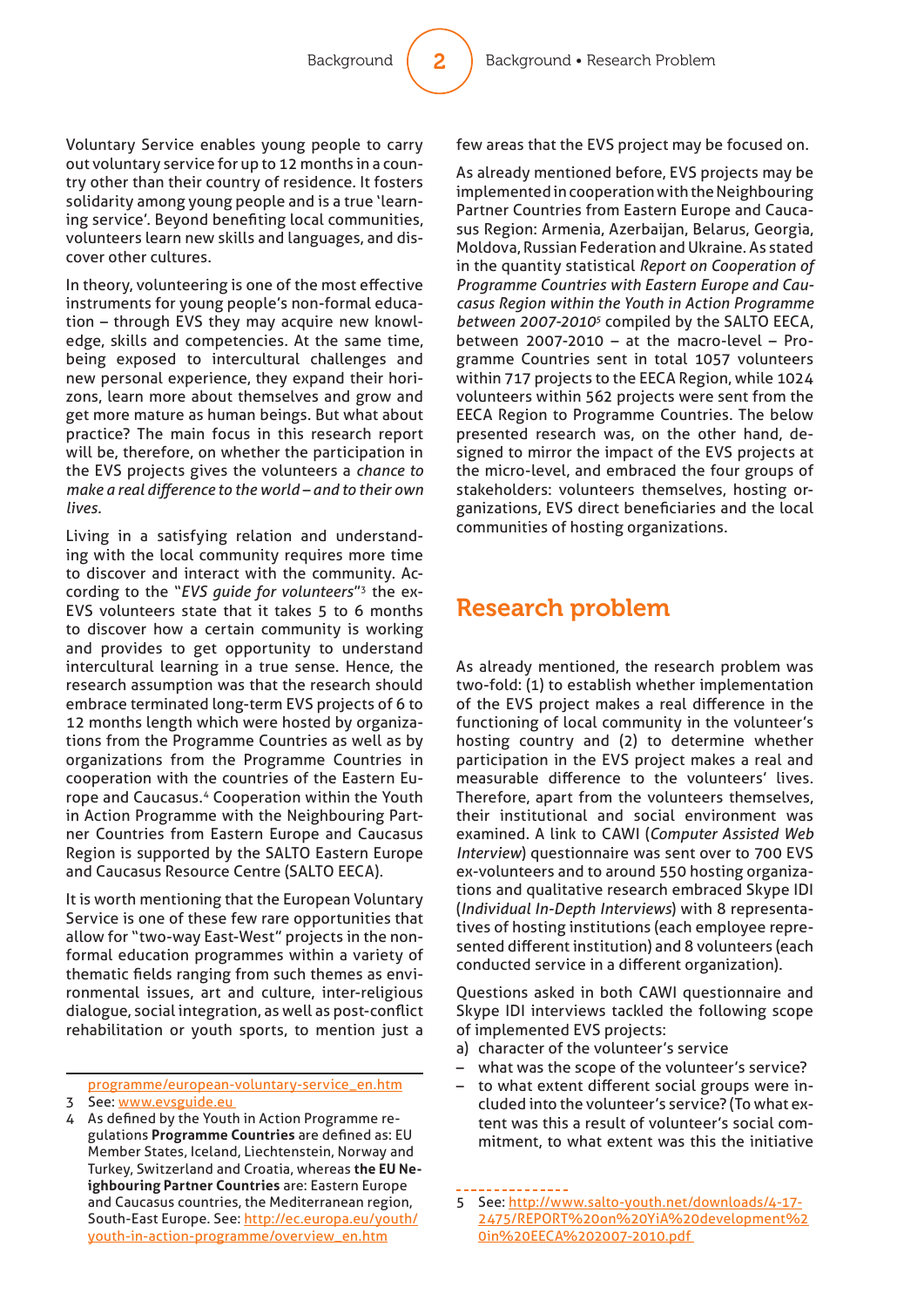IMPACT OF THE EUROPEAN<br>VOLUNTARY SERVICE ON LOCAL<br>COMMUNITIES IN THE EASTERN<br>EUROPE AND CAUCASUS REGION

- Research Report

- b) type and character of the cooperation between the EVS volunteer and the hosting organization
- c) recognition and visibility of the volunteer's presence and the EVS as part of the YiA Programme – establishing the impact range of the EVS volunteer and the implemented EVS project
- determining with the EVS volunteer was in contact – who knew about his actions and about the EVS project that was implemented
- determining what picture of the volunteer and the EVS project was created
- determining whether there is still a liaison of the local community with the volunteer after the EVS project is terminated
- determining if  $-$  due to the implementation of the EVS project – the EVS and the idea of voluntarism have become popular and known to the local community (eg. did the local community members engage themselves in the EVS project?)
- d) social activity of the local community members
- determining the type and quality of the functioning (management) aspects of the volunteer's hosting institution – did the presence and the service conducted by the volunteer affected the way the institution functions? Did the hosting institutions make any improvements or adopted new solutions, did they widen their scope of activity (eg. improved their cooperation with the local government, inhabitants or other institutions in their region) or maybe the volunteer's service was continued after his/her departure?
- examining the participation of local community members in the EVS projects – was any of the local community members involved in the EVS? Were there other volunteers invited to come to the hosting institution to implement other EVS projects?
- determining whether the volunteer's presence had the influence on relations between the local community members (eg. on social perception of wards of social aid agencies, on the neighbourhood cooperation etc.)
- determining whether the local social activities were initiated by the members of the local community
- e) "multilingualism", "multicultural character" of the local community members – did participation in the EVS project add to the improvement of contact with the other culture, other language (eg. local community members took foreign language courses or became interested in other countries and cultures?); did the pres-

ence of EVS volunteer have the influence on the development/improvement of language skills of his most immediate environment?

Detailed research findings from both CAWI questionnaire and Skype IDI interviews are presented further in this report and were divided into 4 sections: (I) Impact of the EVS on the volunteers, (II) Impact of the EVS on hosting organizations, (III) Impact of the EVS on hosting organizations' beneficiaries, (IV) Impact of the EVS on hosting organizations' local communities.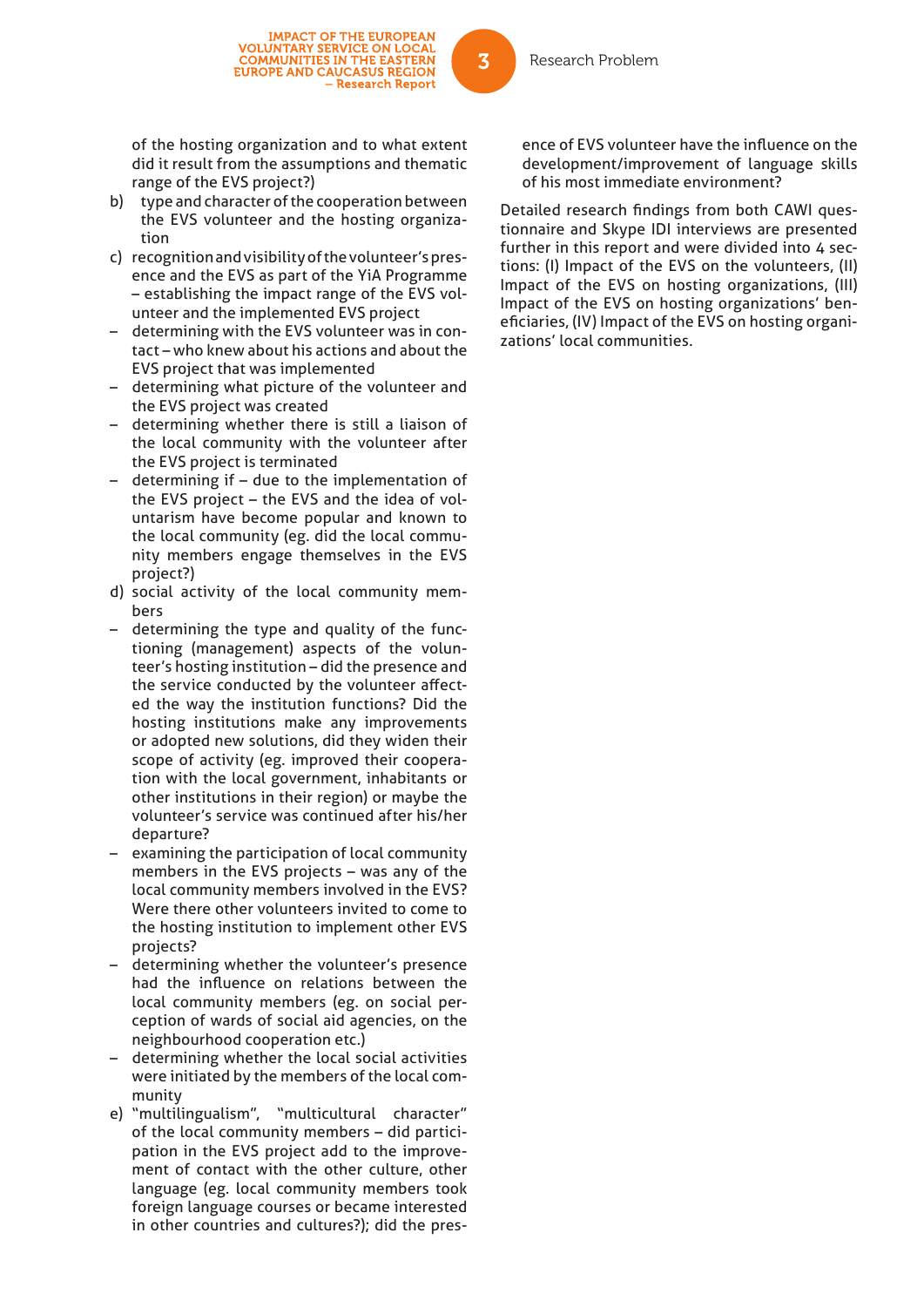## Part I: Quantitative research report

This report contains findings of a research conducted from June 2011 to September 2011 among EVS ex-volunteers (VOL; in the report called "volunteers") and EVS volunteers hosting organizations' employees (HO; in the report called hosting organizations' employees or representatives).

The main methodological strengths of the research are: a big percentage of responses to the questionnaire (10% among the volunteers and 11,2% among the hosting organizations). This percentage is really big in the light of the Internet-based research standards, therefore the research findings can be considered reliable and useful for recommendations to European and national policy- and lawmakers.

An important value of the research is the fact that its quantitative part was designed with the use of best practices in impact assessment (including questions in which also negative choice is allowed etc.).

The qualitative research was conducted among eight representatives of hosting institutions (each employee from a different institution) and eight volunteers (each volunteer having conducted his/ her service in a different organization).

Some dimensions of the research results can be seen on charts below.

> Countries origin of volunteers

#### Average of EVS length (in months)



#### Countries of hosting organizations

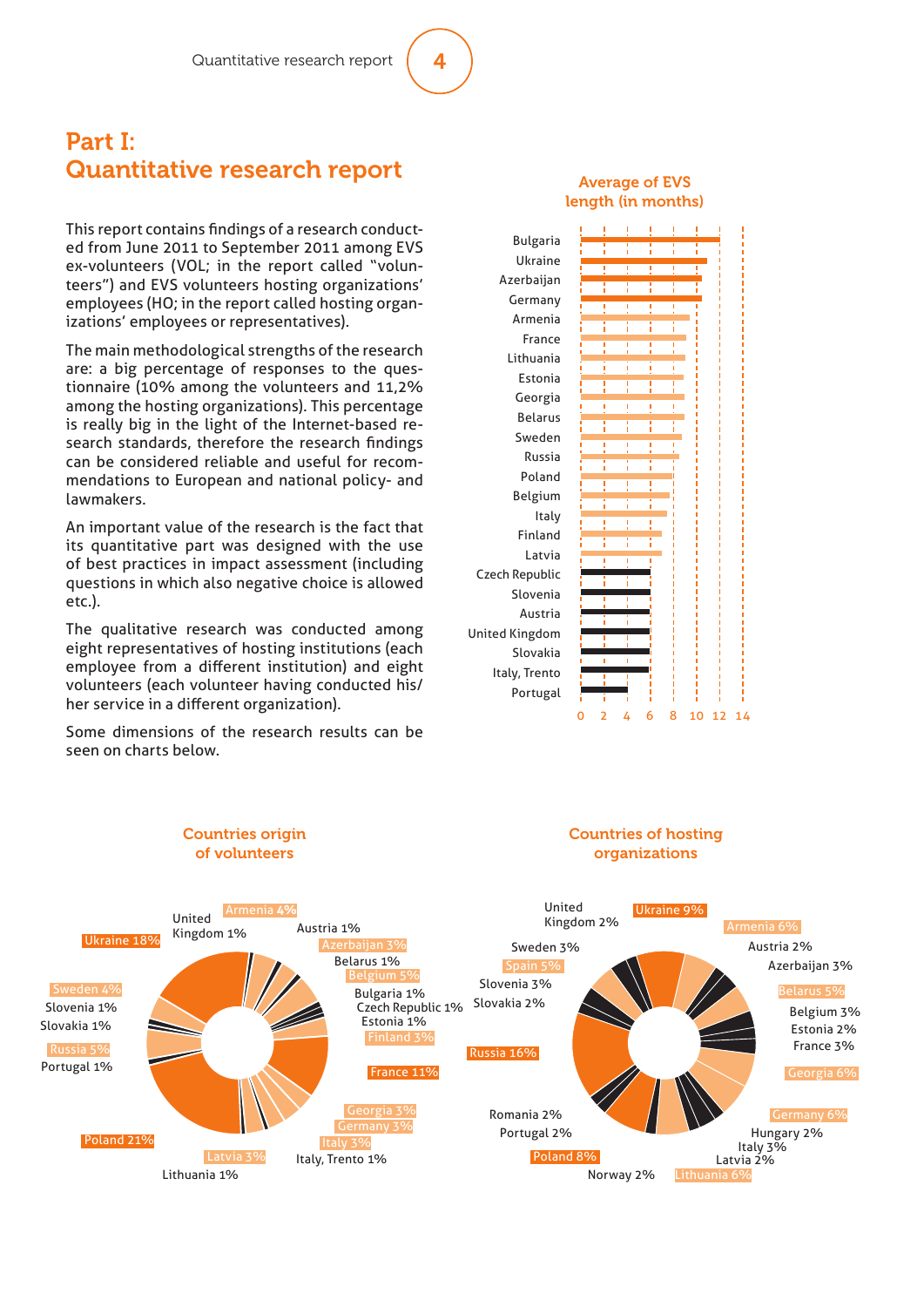#### THE RESEARCH FINDINGS

A majority of hosting organization representatives asked to provide information on any research which their organizations conducted in the field of the impact of EVS volunteers on organizations themselves, their beneficiaries and local communities replied that they conducted such research (51,57%) and its result proved either a positive impact (about 81% of them) or a lack of clearness in results of such a research (about 11%). No one claimed the results of research proved any negative impact of the EVS. More than 48% of all respondents claimed they didn't conduct any research in this field (see the chart below). In this regard we may suppose that

at least some of the respondents from hosting organizations took into consideration not only their own personal experiences with EVS volunteers while answering the questionnaire but also referred to results of the research conducted by hosting organizations. This, to a certain extent, strengthens reliability of these research findings.

Has your organization ever conducted any research or analysis directly or indirectly related to the impact of voluntary service on your organization, its beneficiaries and local community (please, select **just 1 answer)**?

Total of votes 64

- Yes and its results proved its positive impact (23-35,94%)
- Yes, although its results weren't clear about the impact of the voluntary service (10-15,63%)
- Yes, however its results proved rather negative impact of the voluntary service (0-0%)
- No, such an analysis has never been conducted (31-48,44%)

Before analysis of the respondent answers, it is worth mentioning that most of the questionnaires were filled in by volunteers from Poland (21%). Ukraine (18%) and France (11%). Other countries were represented by not more than 5% of the overall number of volunteers.

There are three main goals of the analysis of the research findings:

- 1. to both present and compare opinions of volunteers and hosting organizations representatives about EVS and its meaning for its stakeholders
- 2. to present some aspects of the research findings in geographical and age-related dimensions
- 3. to point out areas in which the EVS impact on its stakeholders was the most meaningful
- 4. to point out and shortly analyze certain aspects of the EVS impact on four main groups of the EVS stakeholders
- 5. to underline the most problematic and controversial aspects of the EVS impact on various groups of its stakeholders

#### PART I: IMPACT OF THE EVS ON VOLUNTEERS

The first group of findings refers to EVS impact on volunteers – their professional and private lives.

While asked about the skills improved the most during their service, most of the volunteers pointed out intercultural skills (23,33%) and knowledge of foreign languages (20,48%).

Worth mentioning is the fact that the least chosen answers were: "negotiation skills" (0,48%), "financial management skills" (1%), "leadership skills" (1%) and "digital skills" (2%).

Exact numbers on chosen answers can be found in the chart below:

Please, select the skills you improved a lot during your voluntary service (**please, select up to 3 answers**)



- Research Report

5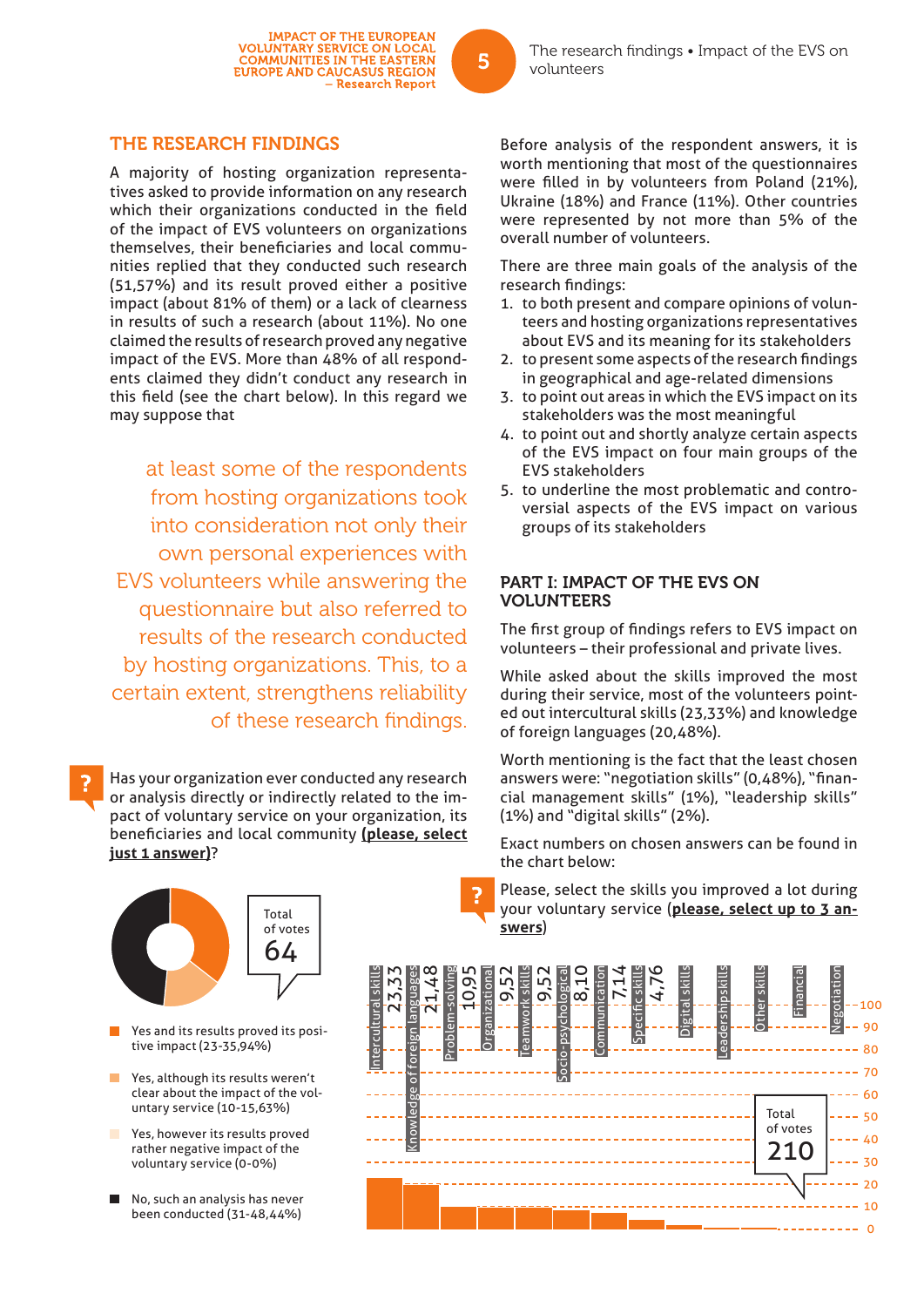*Ex-EVS volunteers were also asked about which areas of their every-day life have been most positively infl uenced by their voluntary service and the biggest number of respondents picked up "cultural life" as mostly infl uenced area* (24,62%). About two times fewer votes received equally replies: "educational area" (12,56 %) and "Free time activities" (12,06%) and "General well-being" (11,56%). *The EVS seemed to have least influence on volunteers' health.*

The results above clearly point out that the EVS is mainly a cultural experience for requested volunteers, during which they learn and broaden their scope of activities usually associated by them as "free time activities".

The chart showing distribution of ex-volunteers votes – below.

Which areas of your every-day life have been most positively influenced by your voluntary service (**please, select up to 3 answers**)?



- Cultural life (49-24,62%)
- Educational area (26-12,56%)
- Free time activities (24-12,06%)
- General well-being (23-11,56%) ×
- Professional area (20-10,05%)
- **In** Political and social activities (20-10,05%)
- Hobby (13-6,53%)
- Love life (9-4,52%) ×
- Spiritual and/or religious life п (8-4,02%)
- Health (4-2,01%)
- Relations with family members

What is interesting, when we cross-tabulate answers to the first and to the second of above mentioned questions, we receive a result pointing out that those who most often chose "cultural life" as the area impacted the most also picked up "intercultural skills" as improved the most, however, paradoxically, also those whose professional life was influenced by the EVS the most chose "intercultural skills" as those improved the most.

This seems to make improving intercultural skills important not only in people's cultural life but also professional life and those are strongly improved during EVS. Surprising is little influence of specific skills, related to the EVS on professional life of ex-volunteers and their meaningful influence on their hobby.

According to the European Commission's description of the European Voluntary Service, it "provides young Europeans with the unique chance to express their personal commitment through unpaid and full-time voluntary activities in a foreign country within or outside the EU. In this way, it seeks to develop solidarity, mutual understanding and tolerance among young people, thus contributing to reinforcing social cohesion in the European Union and to promoting young people's active citizenship".6

The above presented findings, regarding volunteers' personal development, confirm that the EVS purposes are being achieved and volunteers develop their skills necessary to be more open, more tolerant and socially active.

Interesting results brings comparison of the above answers of volunteers with opinions of the host-

6 See: http://ec.europa.eu/youth/youth-in-actionprogramme/european-voluntary-service\_en.htm, accessed 15<sup>th</sup> of October 2011.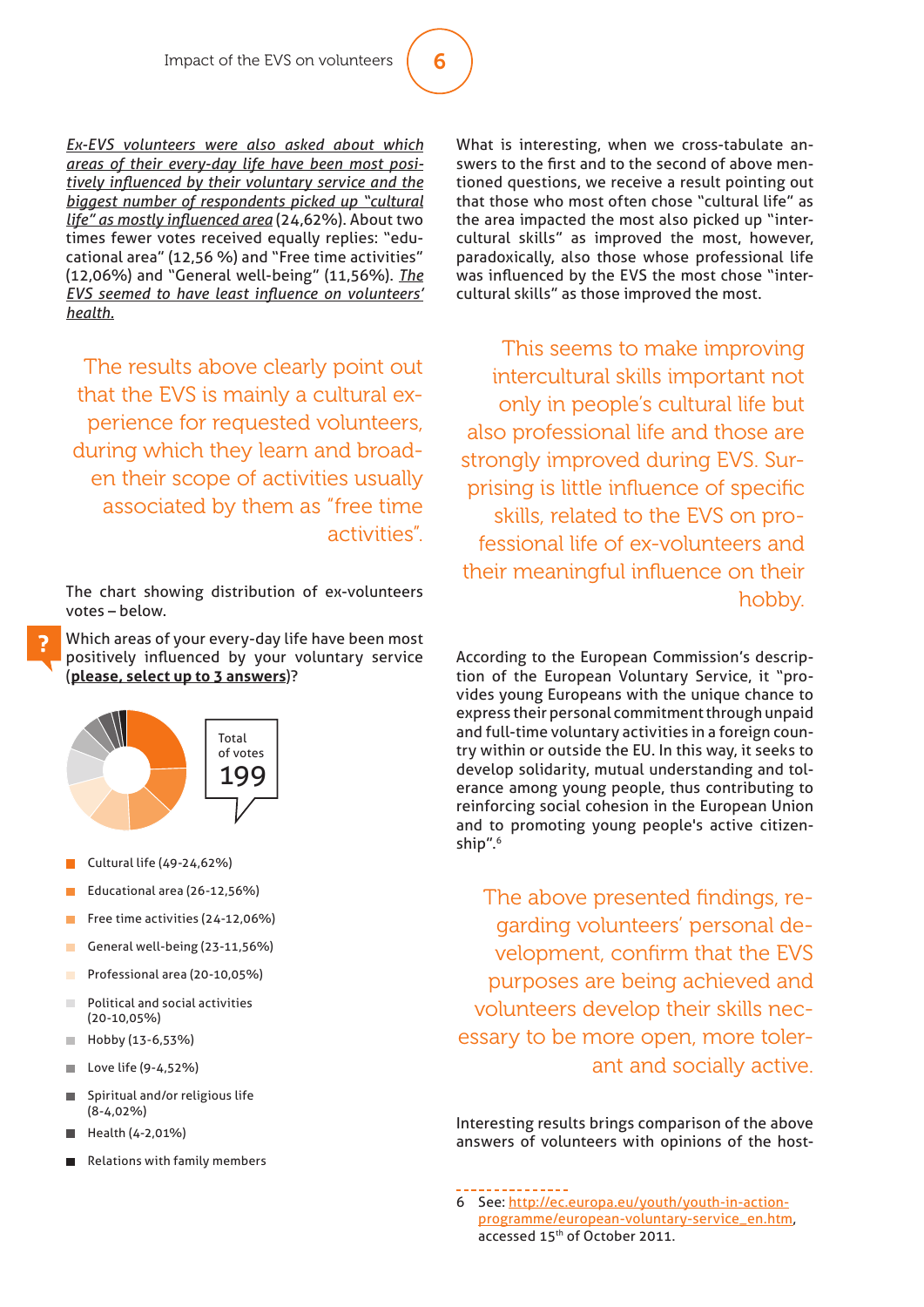ing organizations' employees on what skills of the volunteers were developed during their EVS and which areas of their lives were influenced. The answers pointed by the hosting organizations' employees were almost the same as those of the volunteers. Some minor differences were related to problem solving skills which volunteers pointed out as more important than teamwork skills.

IMPACT OF THE EUROPEAN<br>VOLUNTARY SERVICE ON LOCAL<br>COMMUNITIES IN THE EASTERN<br>EUROPE AND CAUCASUS REGION

- Research Report

General remark regarding perception of volunteers' benefits of the EVS is that it's similar by both volunteers and hosting organizations.

The exact data can be seen on the chart below:

 $1.11 - 1.2 - 1.2$ 

Please, select the skills you think the volunteers of your organization significantly improved during their service (**please, select up to 3 answers**).

The EVS volunteers also significantly raised their self esteem and self confidence during their service.

More than 80% of them declared that they self esteem and self confidence raised (at least a bit). however, slightly surprising is the fact that almost 7% claimed that their self esteem and self confidence decreased to a certain extend.

The chart below presents volunteers' answers to the question analyzed above.

Did the level of your self esteem and self confidence raise due to your voluntary service (**please, select just 1 answer**)?



Interesting result of comparison of volunteers' and organizations employees' opinion in the above described matter is almost two times bigger percentage of hosting organizations' representatives who believe that volunteers' self-esteem and self-confidence raised a lot. Almost the same percentage of both groups of respondents (around 42%) answered that these two features raised to a certain extend. This most probably means that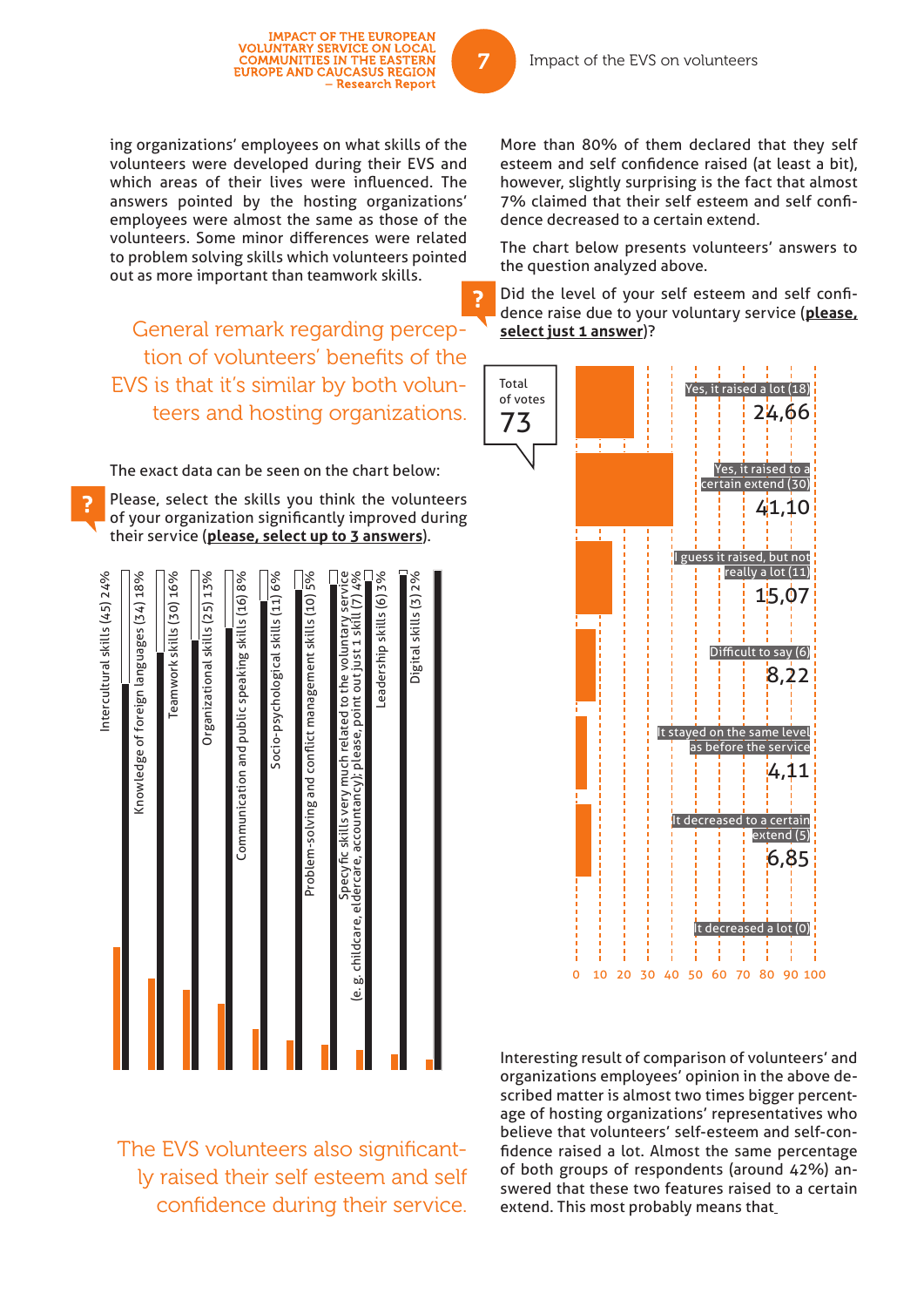hosting organizations' representatives overestimate influence of the EVS on volunteers' self-confidence and self-esteem.

However, the results of research in the above mentioned field show a very positive aspect of the EVS influence, namely

very few representatives of both groups of respondents pointed out answers containing information about no change or a negative change in the level of self-confidence and self-esteem of volunteers.

What might be surprising, despite the fact that volunteers significantly improved some skills during their EVS, a majority of them claimed that the EVS didn't help them find a job (57,54%) although 31,51% of them found it useful in other ways. Exact results are presented on the chart below:

How did the voluntary service influence your chances to get a job (**please, select just 1 answer**)?



- Actually it is fully thanks to the voluntary service that I got a job  $(3 - 4, 11\%)$
- The service helped me a lot in getting a job (6-8,22%)
- The service was quite helpful in getting a job (22-30,14%)
- The service was useful but not really **The Co** helpful in getting a job (23-31,51%)
- The service was neither helpful nor redundant in finding a job (18-24,66%)
- The service was redundant regarding my efforts to find a job (0-0%)
- The service actually disturbed me to find my dream job  $(1-1,17%)$

All representatives of hosting organizations claimed the EVS to have positively influenced volunteers on the labour market, which is twice as many replies as it was in the case of volunteers.

It clearly points out that hosting organizations representatives overestimate meaning of the EVS as a job experience on the labour market.

Not less surprising seems to be another result of the research  $-$  a fact that financial situation of 86,3% of the respondents either didn't change or even worsened after leaving their hosting organization. On the one hand, it probably means that the EVS volunteers were sufficiently financed during their service (this was also confirmed by answers to the question about their financial support during the service – only slightly more than 15% of all respondents were rather dissatisfied or dissatisfied with it). On the other hand, this may also mean that after the end of the EVS they didn't find as wellpaid or better-paid jobs.

Results of a qualitative research confirm the latter presumption.

As regards volunteers' social contacts and networks of friends and colleagues, they managed to build them in a meaningful number.

More than 90% of the respondents built up a network of at least a few people met during their EVS and all of the volunteers having participated in the research still stay in touch with at least a few of them. However, a bit surprising is the fact that almost 20% of all respondents don't think that the EVS raised their trust in other people and motivation to share with them problems, challenges and joys. Only 12,33% of the respondents really opened towards other people. Almost 44% of the rest noticed such a change only to a certain extend.

The exact numbers can be seen on the chart below:

Do you think that your sense of trust in other people and motivation to share with them your problems, challenges and joys rose due to the voluntary service (**please, select just 1 answer**)?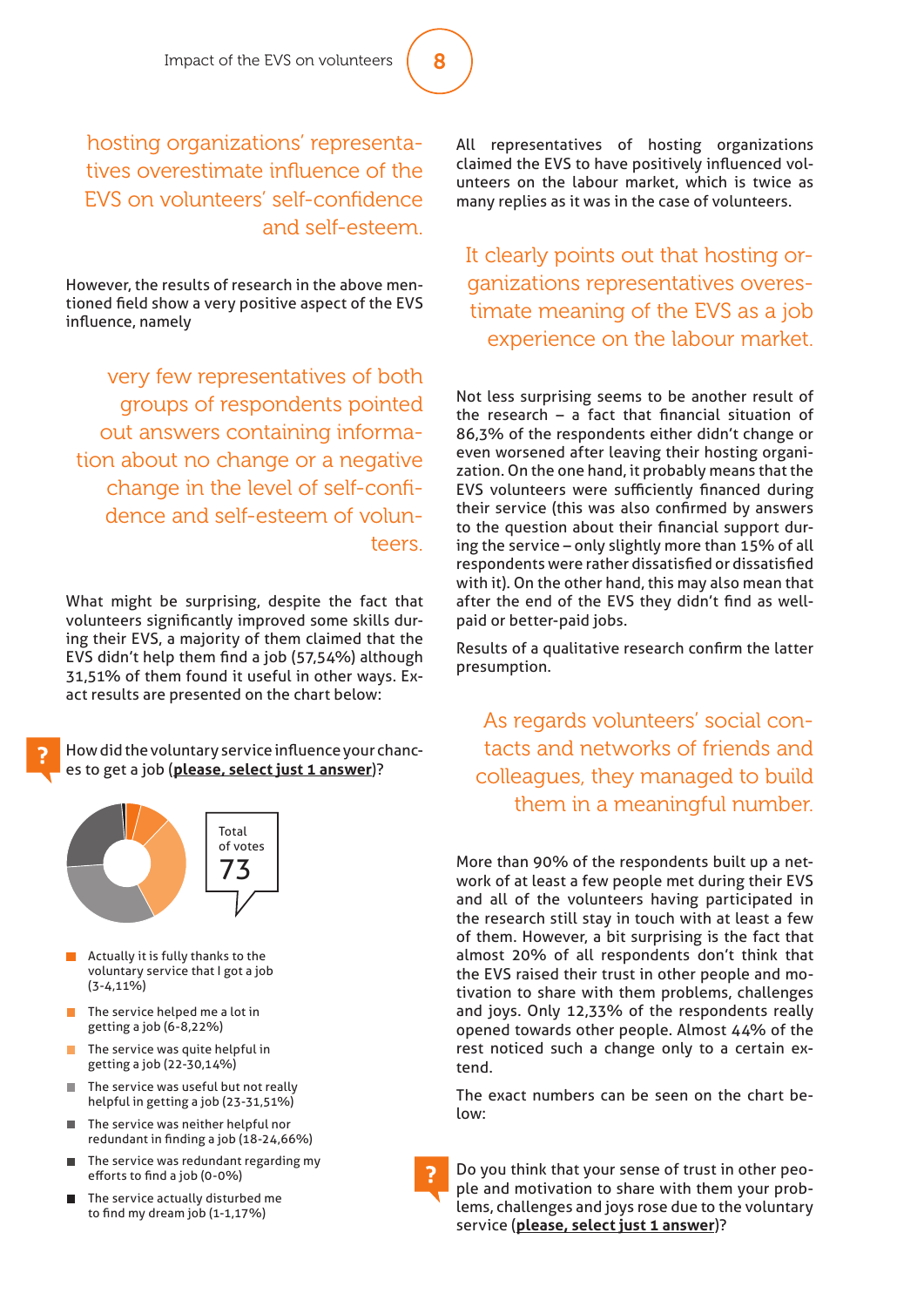

Representatives of hosting organizations were more convinced that there was a big influence of the EVS on volunteers' sense of trust in other people and motivation to share with them their problems, challenges and joys.

More than 20,5 percentage points differ the overall percentage of volunteers claiming positive influence of the EVS in above mentioned fields and the percentage of representatives of hosting organizations claiming so (bigger percentage refers to the latter).

Interesting impact of the EVS is the one it has on volunteers' values. More than 67% of the volunteers claimed that the EVS changed their

Impact of the EVS on volunteers

life values. Worth mentioning is that only about 4% of the ex-volunteers were sure about their values not having changed during their EVS

– all the others (28,77%) were simply not convinced if they could claim so.

The results of this part of the research can be seen on the chart below:

Did any of your life values change due to your voluntary service (**please, select just 1 answer**)?



Regarding cultural aspects of the EVS service, a majority of all volunteers (almost 58%) both participated in cultural events (only 21% of all respondents didn't participate in any cultural event) as well as interacted with people from different cultures.

9

**IMPACT OF THE EUROPEAN** VOLUNTARY SERVICE ON LOCAL<br>COMMUNITIES IN THE EASTERN<br>EUROPE AND CAUCASUS REGION

- Research Report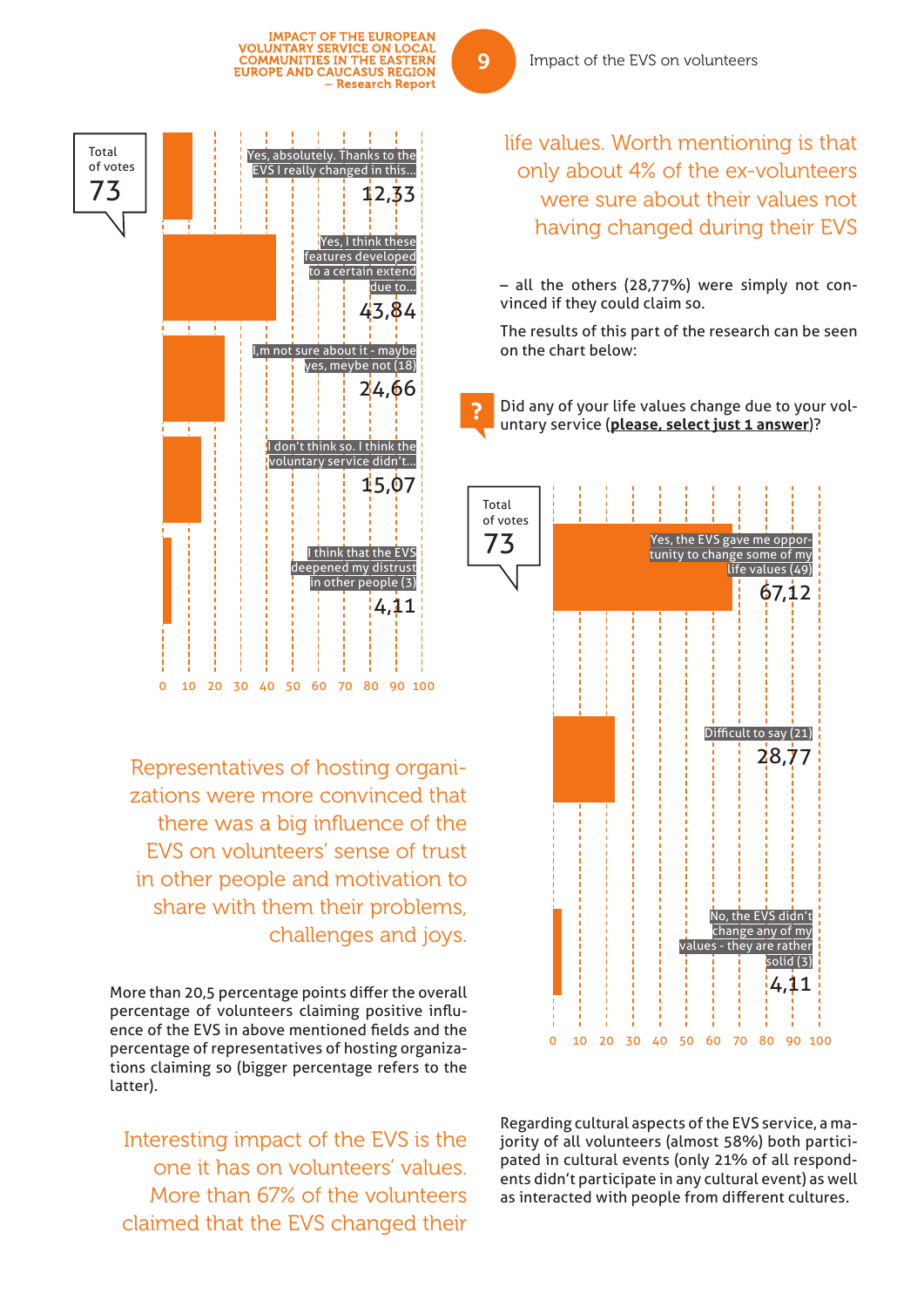Cultural life during EVS was described as poorer than usually only by one respondent and it was due to a lack of opportunities to make his or her cultural life more intense.

Cultural dimension of the EVS impact on volunteers can be seen on the chart below:

How would you describe the cultural dimension of your EVS (**please, select just 1 answer)**?



#### PART II: IMPACT OF THE EVS ON HOSTING ORGANIZATIONS

55% of all respondents described a character of their service as rather informal or informal (out of whom 17,5% claimed they felt as family members). An interesting aspect of volunteers' perception of the service is that 44% of them considered it similar to a regular job and perceive their tasks similar to those of other employees, however, exactly as many volunteers (44%) found their service different or very different from responsibilities of other hosting organizations' employees.

When we cross tabulate these two aspects, it provides us with the following results: 1/ a half of all volunteers having replied that they had worked more than regular employees considered character of their cooperation with other employees neither formal nor informal while the other half stayed in relations which were formal with elements of informality or informal with elements of formality, 2/ a vast majority of volunteers whose relations with other employees was rather informal or informal worked during their service as any other employee, 3/ it seems that the less formal the relations with other hosting organizations' employees, the less the EVS remained regular job. No one said that their service was strictly formal and hardly 10% considered it very informal – like in a big family.

This means that generally, the EVS leaves the volunteers (in their opinion) a lot of space for flexibility and does not require following strict formal rules.

When we compare above results with what representatives of hosting organizations noticed, we receive an interesting result, namely, representatives of hosting organizations found the EVS more informal than the volunteers

(almost 60% of them claimed it was rather informal while slightly more than 45% of the volunteers chose this variant). Even more striking is the fact that more than 51% of respondents from hosting organizations claimed that the EVS was "definitely not like a regular full-time job" and "more like a part-time job due

10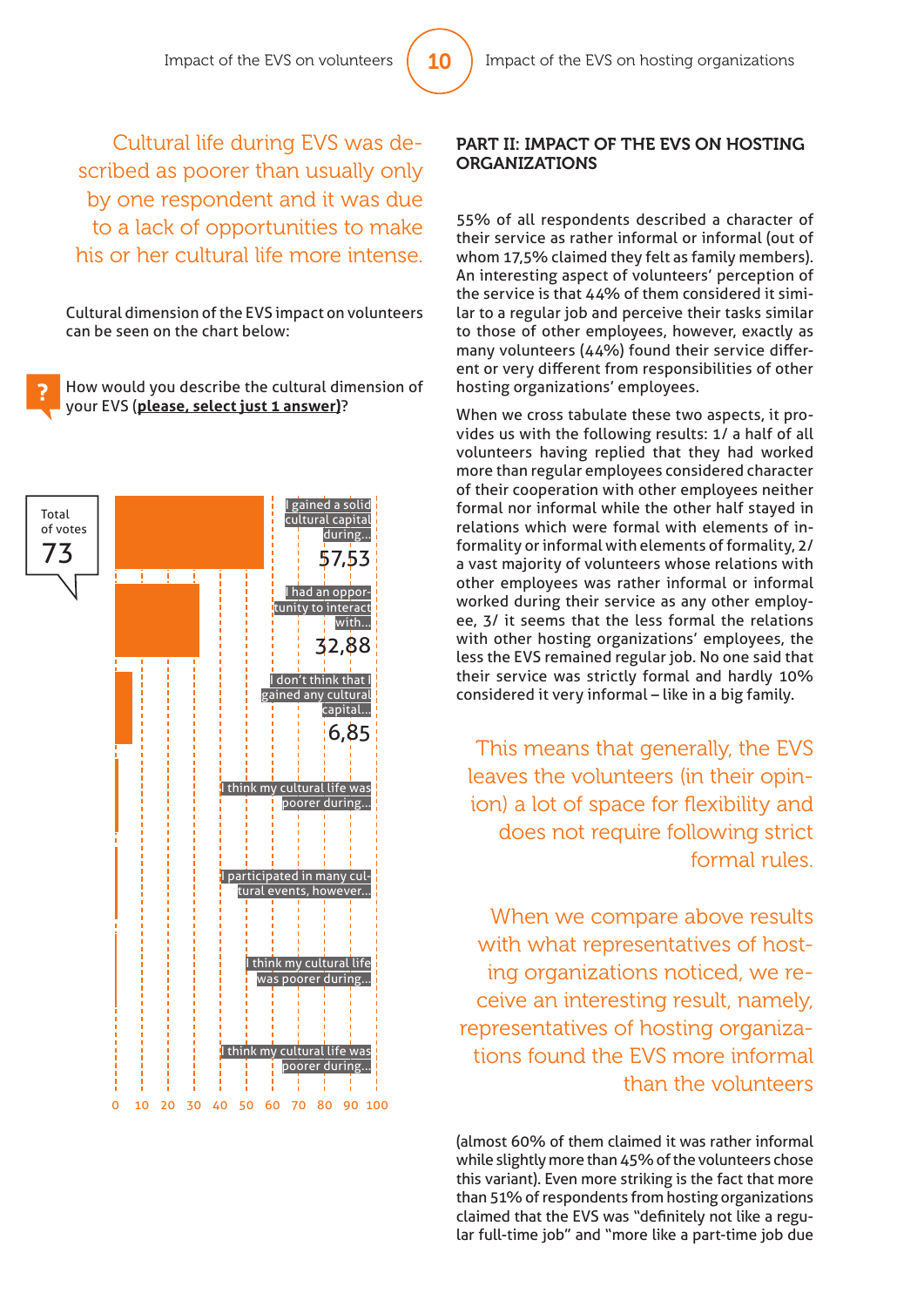to other things the volunteers need to do during the service" while only 17,81% of volunteers claimed so. The latter in a twice bigger percentage (30,14%) than in the case of hosting organization representatives (15,63%) claimed their work was "somewhat like a regular work of any other employee".

IMPACT OF THE EUROPEAN<br>VOLUNTARY SERVICE ON LOCAL<br>COMMUNITIES IN THE EASTERN<br>EUROPE AND CAUCASUS REGION

- Research Report

This clearly shows that volunteers draw too far going conclusions regarding similarity of their work to regular jobs of hosting organizations' employees.

A chart comparing those two points of view can be seen below:

How would you describe volunteers' service in hosting organizations in comparison to their employees (**select just 1 answer**)?



Some comments of the volunteers regarding character of their service (enabled by place to fill in answer h) Other) underlined specificity of the EVS. The most significant of them were:

"My service was less than full-time job and more than part-time job, tasks were not many, some of them I was not willing to do, so I chose what I wanted to do", "My service was definitely not like a regular full-time job. I don't think the volunteer should work as hard and have as much responsibility as a regular employee. Also I needed to do some staff to do (e.g. language lessons, training courses etc.)", "My service was not like a regular full-time job because I was not as respected as when I was working as an employee/volunteer in my home country" (this was a comment of a volunteer from France serving in Moldova), "My service was definitely not like a regular full-time job. I needed to do other things during the service. Except of work in hosting organization and language lessons, I had an opportunity to work a lot on my own projects", "My service was more like full time job, but my tasks was different from regular ones. I was developing new ideas and my personal projects. I guess I fulfilled the aim of the project, my EVS was more like addition for hosting organization", there was even one answer: "my host has no employees".

Surprising in this regard is, however, the fact that results of qualitative research actually confirm the point of view of the volunteers.

According to all interviewed employees of hosting organizations, a majority of volunteers really made efforts to fulfill their tasks as any other employees. Other way of perceiving EVS seemed to be exceptional.

As regards support that hosting organizations received from their volunteers apart from regular activities, it seemed to be mostly organizing events (almost 30% of responses of representatives from hosting organizations), advertising work of the organization (22,22%), support of the spirit and motivation of organizations' employees and/or other volunteers (19,66%). A similar percentage of volunteers pointed out all three above mentioned activities. What is, however, interesting, more than 12% of volunteers mentioned their own activities. e. g.: "I hope that I helped them understand how important is to be honest", "no, I don't think I contributed to its efficient work", "my host organiza-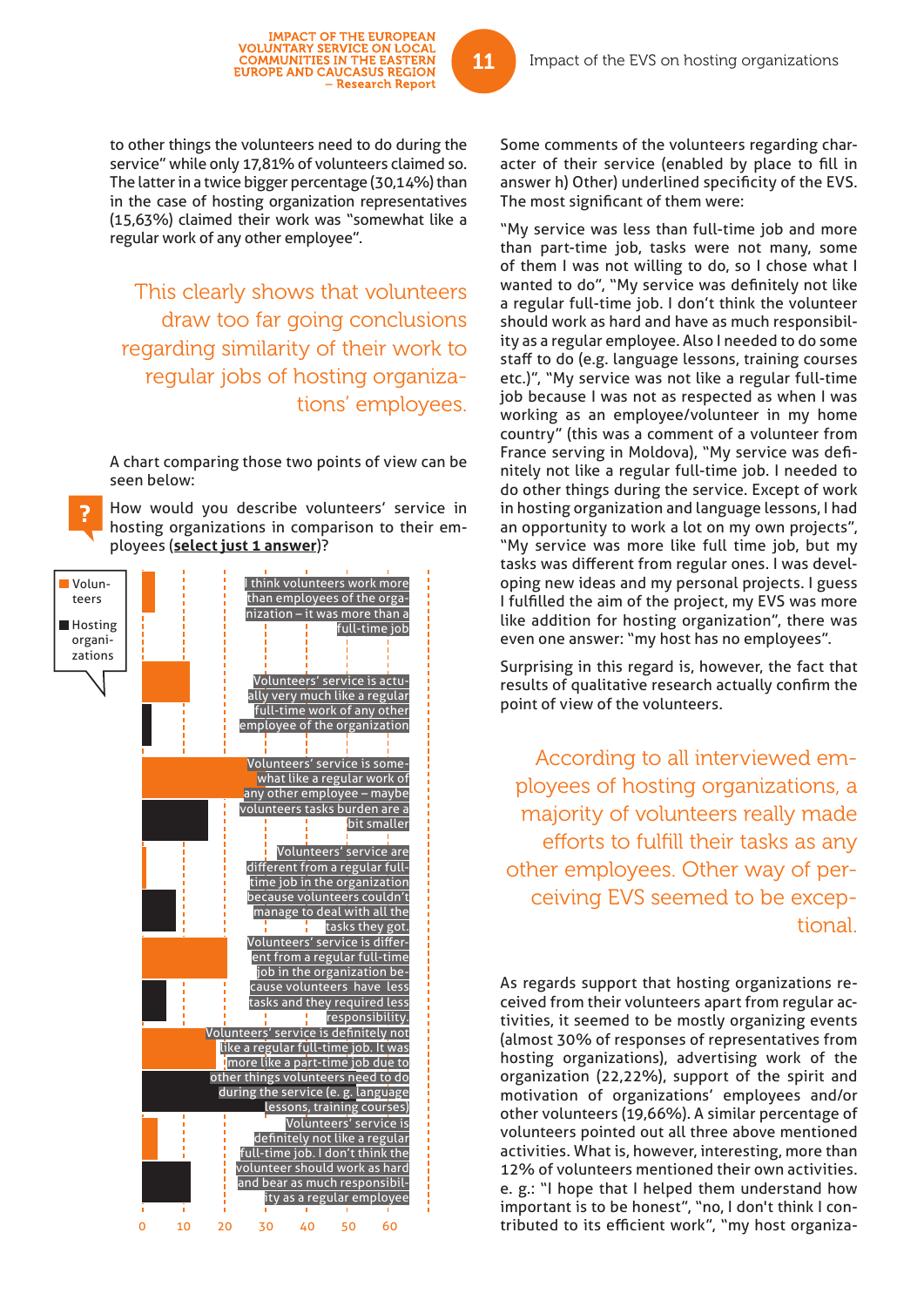# 12

tion was really bad structured; I tried to work there but it was impossible to work with them", "I supported its international communication". "No. first of all, I was not interested in what they were doing, it seems boring for me, anyway in some small organizational stuff I also helped".

The exact percentage of answers can be seen in the chart below:

Do you think that, apart from your main tasks within the EVS project in your hosting organization, you contributed to its efficient work also in other ways (**select up to 2 answers**)?

Regarding influence that EVS has on financial situation of hosting organizations, it seems that many volunteers don't realize how meaningful such an influence could be

(almost 43% of them don't know if their hosting organizations were able to gain some extra financial resources thanks to their voluntary service and about 50% of them chose answers which underlined their uncertainty regarding the question like: "I think..." instead of "I'm sure..."). Despite this fact, about 35,5% of them replied that they thought their hosting organizations didn't gain any extra financial resources due to their EVS or even had to had to cover some costs related to supporting volunteers and about 23%

Do you think that your hosting organization was able to gain some extra financial resources thanks to your voluntary service (**select just 1 answer**)?



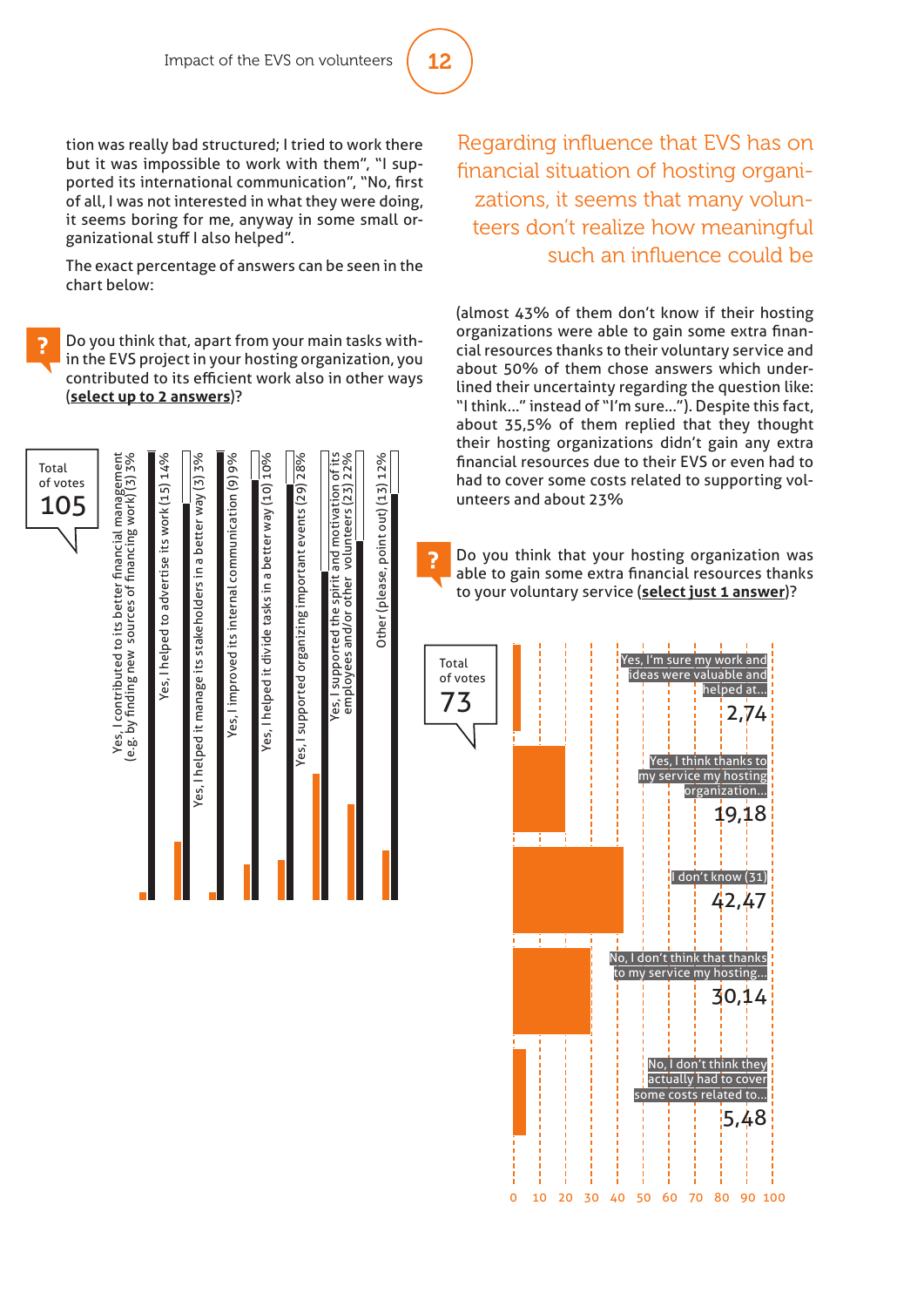

The research findings seem to confirm the fact that the EVS volunteers underestimate their impact on various groups of their service stakeholders, while their hosting organizations perceive their impact as bigger and more meaningful.

This tendency is visible in percentage of positive responses to the question about influence of volunteers on hosting organization's regular employees. A chart below clearly shows differences in perceiving this matter by volunteers and hosting institutions' representatives.

Do you think that the voluntary service had influence on hosting organizations' regular employees (**select just 1 answer**)?



The above presented chart gives an evidence of one of the most surprising differences between the way hosting organizations representatives' and volunteers perception of the same matter. The most shocking discrepancy appears in percentages of the most positive answer to the research question. Only slightly more than 12% of all volunteers replied that their EVS influence on regular hosting organizations' employees was positive and meaningful both in their professional (efficiency of their work, their workload etc.) as well as their personal development (relations to other people, openness etc.) regard, while 50% of representatives of hosting organizations claimed so.

**IMPACT OF THE EUROPEAN** 

- Research Report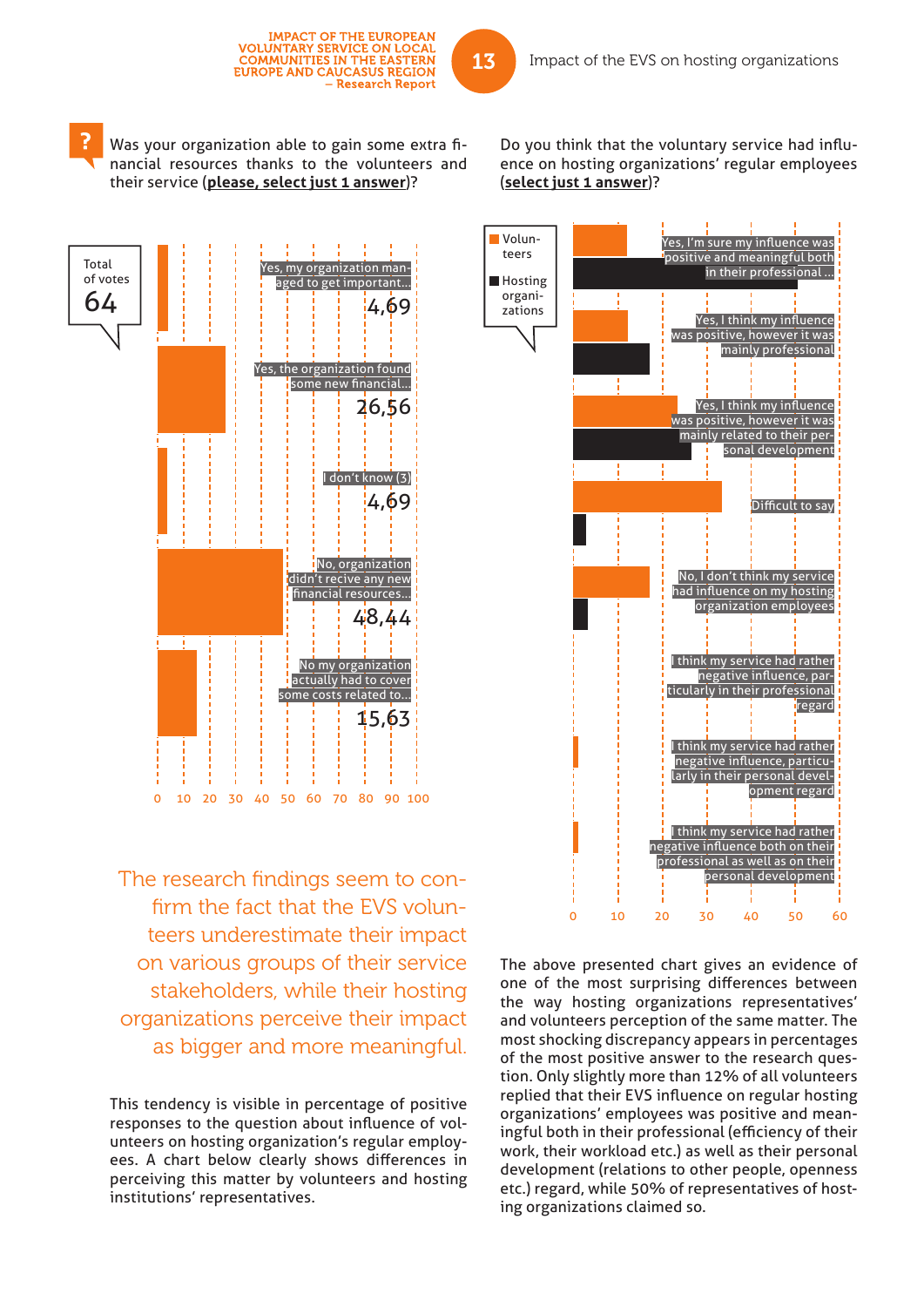

#### PART III: IMPACT OF THE EVS ON HOSTING ORGAIZATIONS' BENEFICIARIES

On the basis of the analysis of research findings in the field of the EVS impact on volunteers and hosting organizations it becomes clear that this impact is big and meaningful. In the light of research results it also becomes clear that the hosting organizations' beneficiaries profit a lot from the EVS since it raises their level of self-confidence, "opens" them and makes them more tolerant, finally provides them with services they would otherwise have to buy or resign from

This finding suggests that the EVS volunteers do not seem to be aware of their impact both professional and personal on hosting organizations and their employees.Since only 3% of hosting organizations' representatives find it difficult to judge this influence and almost 33% of volunteers are not able to evaluate it, it seems that volunteers are not convinced about this aspect of their impact.

Important research finding is the percentage of tasks and activities continued by hosting organizations after volunteers who started them left (20% of all respondents from hosting organizations claimed that volunteers seemed to have put a lot of efforts into them and they went really well) as well as percentage of hosting organizations encouraged to invite more volunteers in the future thanks to their hitherto experience with EVS volunteers (61% of hosting organizations' employees answered they would definitely invite more volunteers due to a great performance of EVS volunteers).

The last important aspect of volunteers' impact on their hosting organizations – cultural diversity - again confirms the phenomenon pointed out in this report: insufficient awareness among the volunteers of their impact on hosting organizations.

The chart below points out both discrepancies in percentages of volunteers and respondents from hosting organizations claiming that volunteers definitely actively promoted cultural diversity supporting aspects in hosting organizations' activities as well as level of difficulty of volunteers in evaluating their own impact on awareness of cultural diversity in their hosting organizations.

Do you think that your organization's activities became more reflective of cultural diversity thanks to your volunteers and their services (**please, select just 1 answer**)?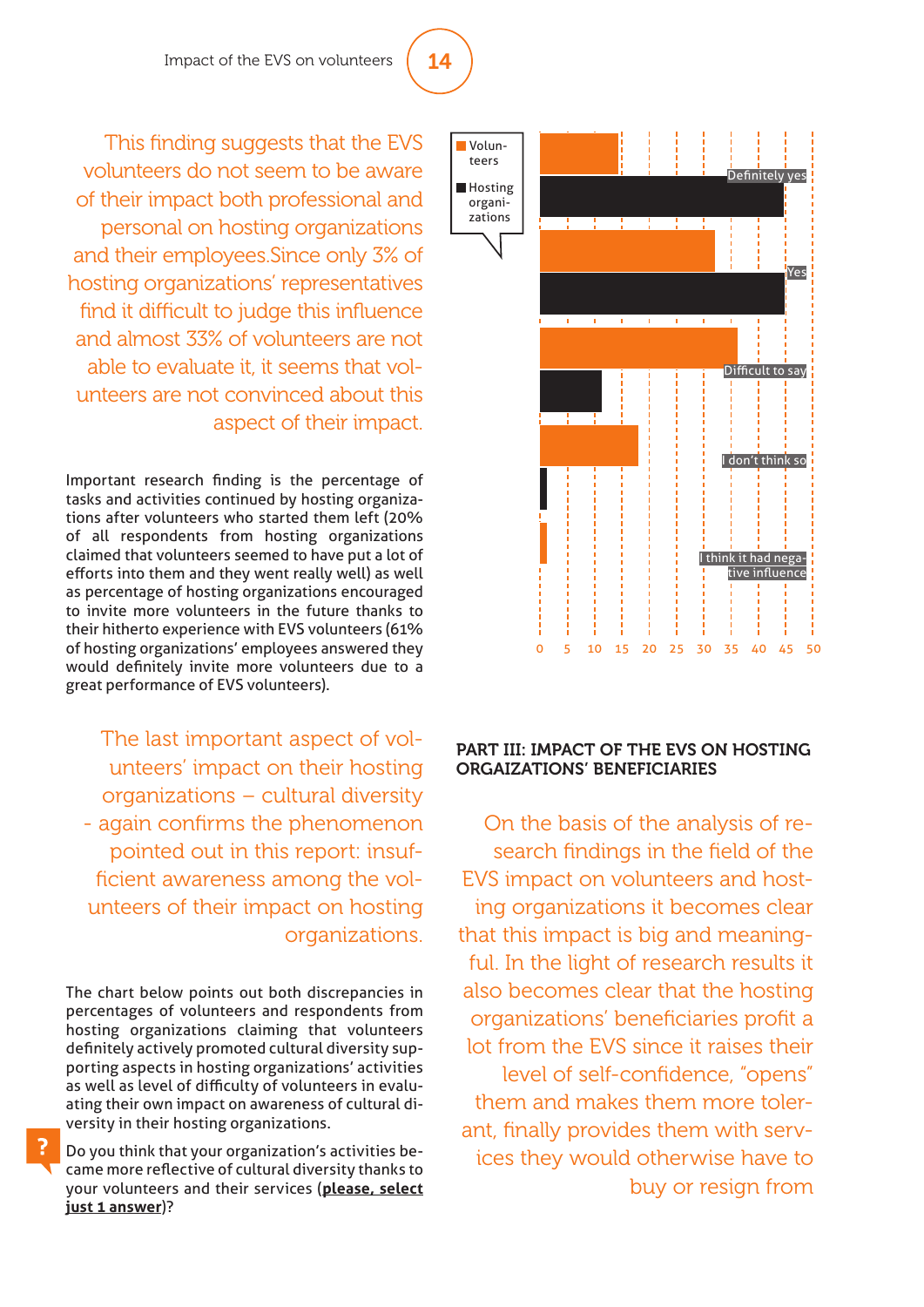The first important research finding are the fields in which EVS volunteers influence the beneficiaries the most. It seems that the three main ones according to the volunteers are: educational area (24,47%), free time activities (21,28%) and (almost equally) general well-being and professional area (around 12% each). For hosting organizations these areas are: cultural life (27,32%), educational area (25,14%) and free time activities (21,31%). General well-being in hosting organizations' representatives opinion was on the fifth place among the most important areas of volunteers support towards hosting organizations' beneficiaries. Since there was also a separate category: "other" in the questionnaire, a few volunteers and hosting organizations' employees chose the opportunity to define the "other". Volunteers pointed out in this category such areas as: communication field, ecological awareness, intercultural area and sustainable development, finally one volunteer wrote: "I didn't work with any beneficiaries (cause I did only a handyman job) except one day when I helped to lead a small competition; but it's hard to judge cause it's too small experience". Regarding comments of hosting institutions' representatives, they embraced two areas, namely: international mobility and intercultural learning.

**IMPACT OF THE EUROPEAN** VOLUNTARY SERVICE ON LOCAL<br>COMMUNITIES IN THE EASTERN<br>EUROPE AND CAUCASUS REGION

- Research Report

When we consider the scope of the EVS in the context of the number of hosting organization beneficiaries who volunteers dealt with, it seems to be perceived differently by hosting organization and the EVS volunteers. The latter are not really aware of such a scope since more than 30% of them answered that it was difficult for them to say how big part of all beneficiaries of their organization was directly or indirectly supported by their work within the EVS. More than 19% of the volunteers pointed out a not big number of them, about 18% claimed they dealt with all of them and the same number – with a majority of them – actually more than foreseen. The exact percentage numbers can be seen on the chart below.

How big part of all beneficiaries of your hosting organization was directly or indirectly supported by your work within the EVS (**select just 1 answer**)?

Almost 33% of representatives of hosting organizations claimed that volunteers had impact on a majority of beneficiaries  $-$  actually more than foreseen for volunteers, more than 23% of them claimed that the volunteers dealt with not a big number of beneficiaries foreseen for them and about 20% replied that volunteers dealt with all of them, despite the fact tat they were responsible for a smaller number of them. The exact percentages can be seen on the chart below.



How big part of all beneficiaries of your organization is directly or indirectly supported by the EVS volunteers (**select just 1 answer**)?

0 10 20 30 40 50 60 70 80 90 100

I was responsible just for one person

A not big number of them but still more than I was expected...

I worked with just one person

my activities was foreseen for....

5,48



Impact of the EVS on hosting orgaizations' beneficiaries

15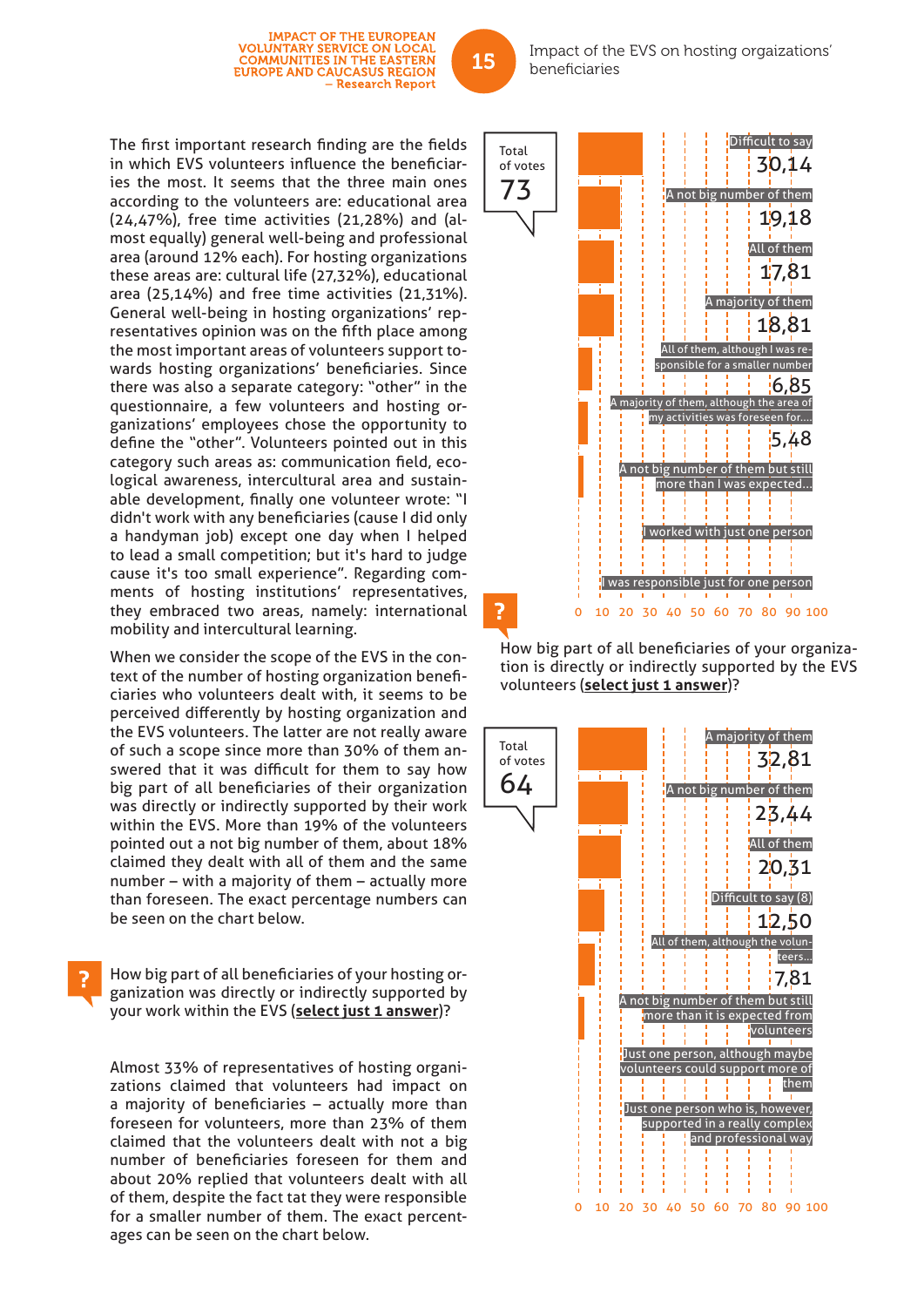

Regarding possible financial profits of hosting organizations' beneficiaries based on the fact that they might have saved the money they would otherwise have to spend on similar but paid services, it seems that this kind of impact of the EVS is rather unclear and both volunteers and hosting organizations' employees found it difficult to be judged (more than 45% of volunteers and about 40% of hosting organizations representatives found it difficult to say if there was such an impact). About 30% of hosting organization representatives and about 27% of volunteers claimed there was no meaningful impact on saving the money thanks to the EVS by its beneficiaries.

The chart below shows the percentage of volunteers' answers to the question about beneficiaries possibility to save any money due to the EVS (very similar to the hosting organization's answers).

Do you think that your work helped beneficiaries of your service save the money they would otherwise have to spend on similar but paid services?



The awareness of influence of EVS volunteers on beneficiaries' selfconfidence and their needs is rather problematic among the volunteers.

More than 41% of all respondents didn't know whether their activities raised self-confidence and awareness of needs of their activities' beneficiaries. More than 46% of volunteers think that they positively influenced beneficiaries in this regard, however, there were more than 12% of respondents who didn't see this kind of influence at all. No one claimed to have had a negative impact in beneficiaries in this field.

Exact numbers are shown on the chart below.

Do you think that, thanks to your voluntary service, its beneficiaries became more aware of their needs and more self-confident (please, select just **1 answer)**?



It seems that the awareness of the hosting organizations' employees of influence of volunteers on beneficiaries' self-confidence is bigger than of the volunteers themselves.

Only 15,63% of them weren't sure whether there was such an impact (in comparison to more than 40% of the volunteers it is not many). Furthermore, more than 78% of the hosting organizations representatives claimed positive influence of volunteers on beneficiaries in this regard (in comparison to almost 47% claimed by volunteers). This shows volunteers modesty in evaluating real meaning of their impact on direct beneficiaries of their activities.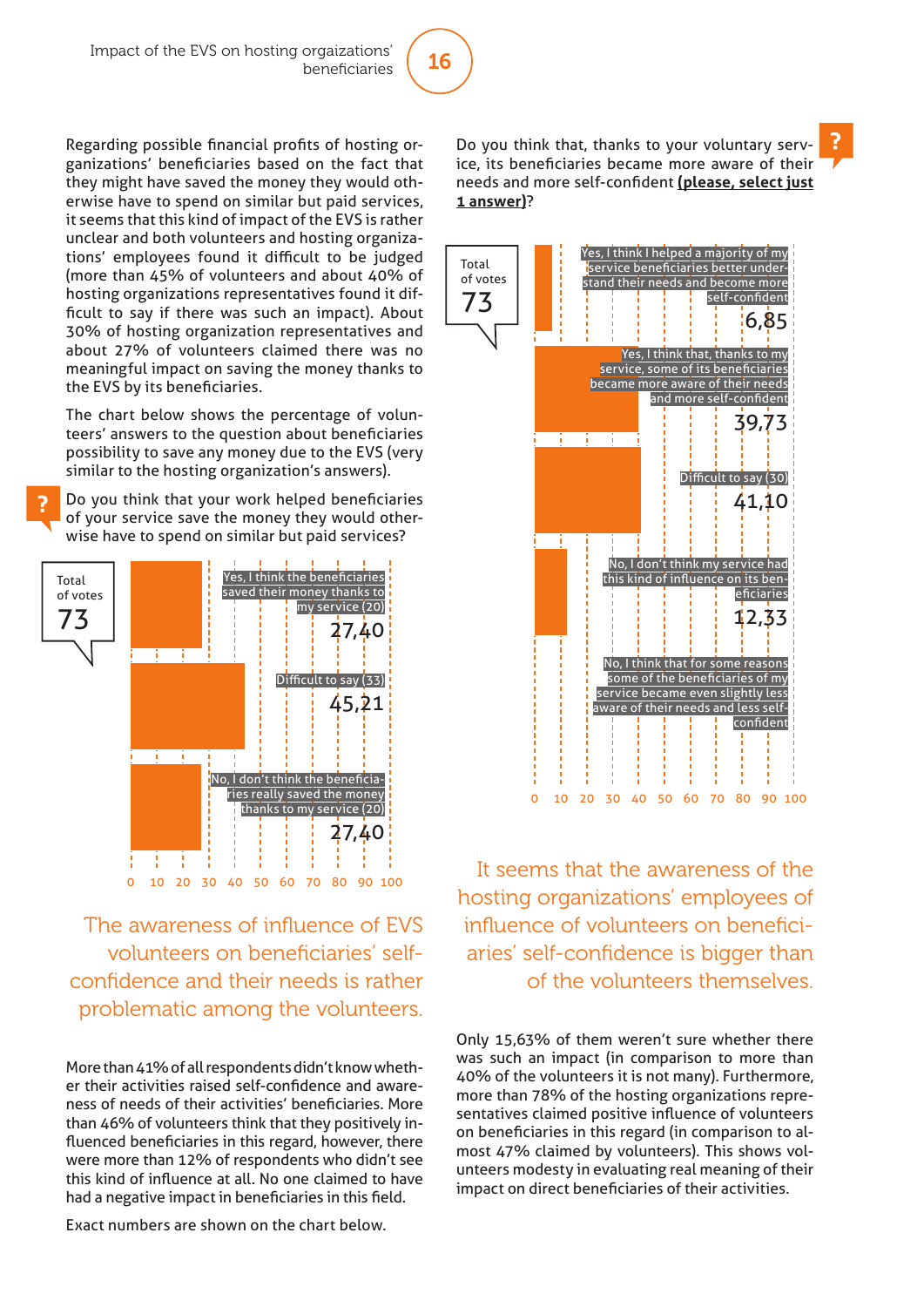The chart picturing hosting organizations employees' opinion on volunteers' impact on beneficiaries self-confidence and awareness of their needs can be found below.

**IMPACT OF THE EUROPEAN** VOLUNTARY SERVICE ON LOCAL<br>COMMUNITIES IN THE EASTERN<br>EUROPE AND CAUCASUS REGION

- Research Report

Do you think that, thanks to your organization's volunteers' service, its beneficiaries became more aware of their needs and more self-confident **(please, select just 1 answer)**?

No, I think that for some reasons some of the beneficiaries of the voluntary service became even slightly less aware of their needs and less self-confident No, I don't think my service had this kind of influence on its beneficiaries 6,25 Difficult to say (10) 15,63 Yes, I think that, thanks to the voluntary service, some of its beneficiaries became more aware of their needs and more self-confident 70,31 Yes, I think the volunteers helped a majority of my organization benefi ciaries better understand their needs and become more self-confident 7,81 Total of votes 64 0 10 20 30 40 50 60 70 80 90 100

Results of comparison of volunteers' and representatives' of hosting institutions answers

> Helped a majority of beneficiaries better understand their needs and become more

0 10 20 30 40 50 60 70 80 self-confident Thanks to the voluntary service, some of beneficiaries became more aware of their needs and more self-confident Difficult to say Voluntary service did not have this kind of influence on beneficiaries **Hosting** organizations

When asked about the level of satisfaction of hosting organization's beneficiaries with the service of the EVS volunteers on the scale from -2 to +2, representatives of hosting organizations set the overall level of this satisfaction on 1,41 (between satisfied and very satisfied), while volunteers claimed that beneficiaries were satisfied (on the level 1,03).

Pretty similar results (very positive) were achieved on the basis of replies to questions about influence of hosting organization's volunteers on the level of openness and tolerance of the EVS beneficiaries. Representatives of hosting organizations evaluated this impact as big (4,06 on the scale from 1 to 5) and the volunteers answered that it was on the level 3,93 (also close to "big").

This clearly points out that both volunteers and hosting organizations consider volunteers' service to



Volunteers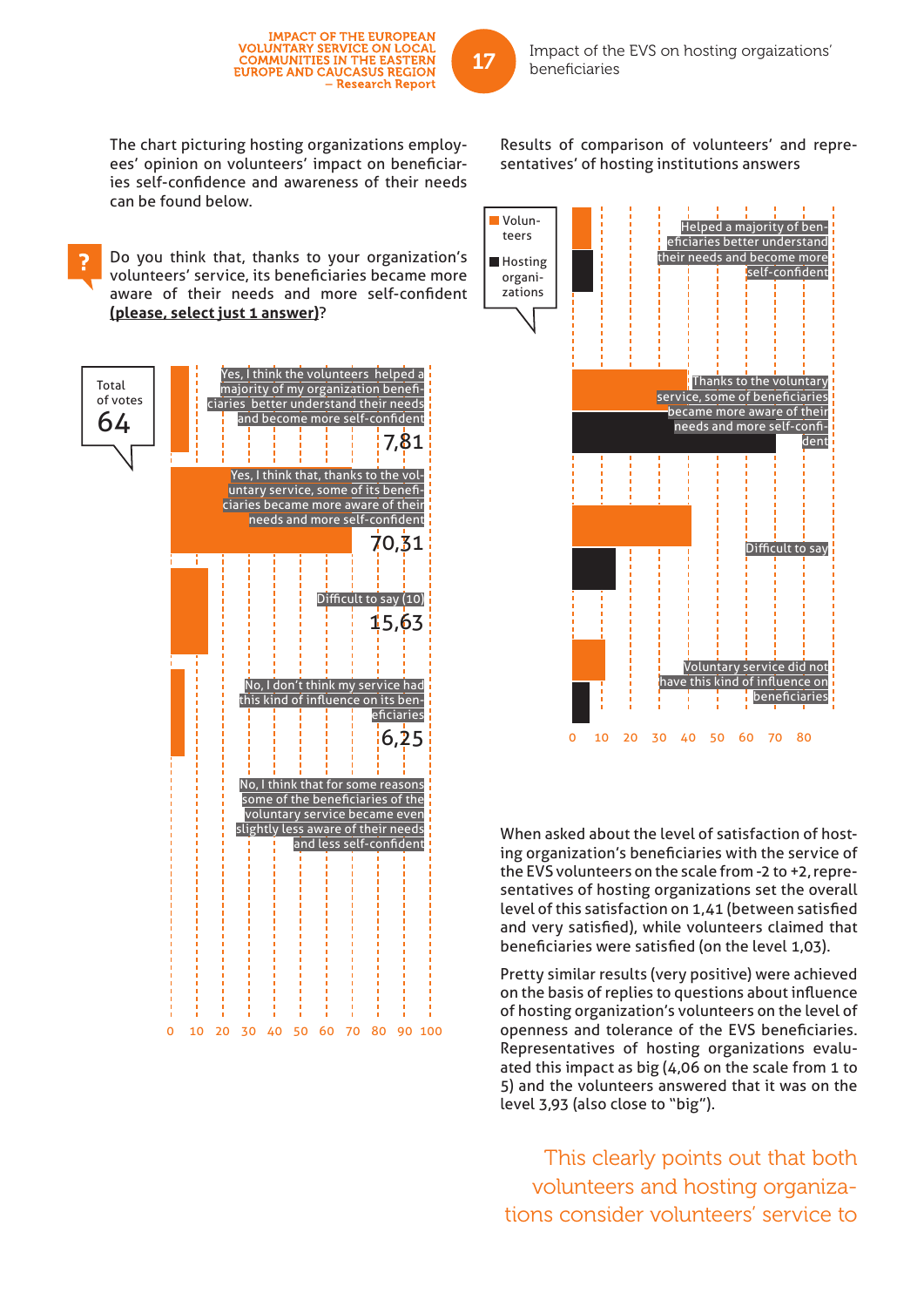### influence the level of openness and tolerance of the EVS beneficiaries really meaningful.

Almost 96% of the volunteers asked to describe to what extent they fulfilled the tasks delegated to them by their hosting organization and directed towards beneficiaries claimed their fulfilled all of them, even more than all of them or a majority of them. Only  $4.11\%$  claimed to have fulfilled some of them and no one chose the answer: "I hardly managed to fulfil some of the few tasks delegated to me". Exact numbers of replies can be seen on the chart below. Slightly smaller percentage (91%) pictured hosting organizations' positive opinion about volunteers performance in fulfilling tasks delegated to them. ?

To what extent did you manage to fulfil the tasks delegated to you by your hosting organization and directed towards beneficiaries of your services (not related to organizational or administrative work) **(please, select just 1 answer)**?



#### PART IV: IMPACT OF THE EVS ON HO LOCAL COMMUNITIES

One of the most important aspects of the research is the volunteers' impact on their hosting organizations' local communities. This impact can be seen in various areas: from general information about the EVS and volunteers to specific support the volunteers provide to the local communities.

The chart below shows the volunteers' perception of their visibility in hosting organizations' local communities. As it can be seen, "rather visible" and "visible" are the most commonly chosen answers (63,02%).

How visible were, in your opinion, your activities in the local community (**please, select just 1 answer**)?

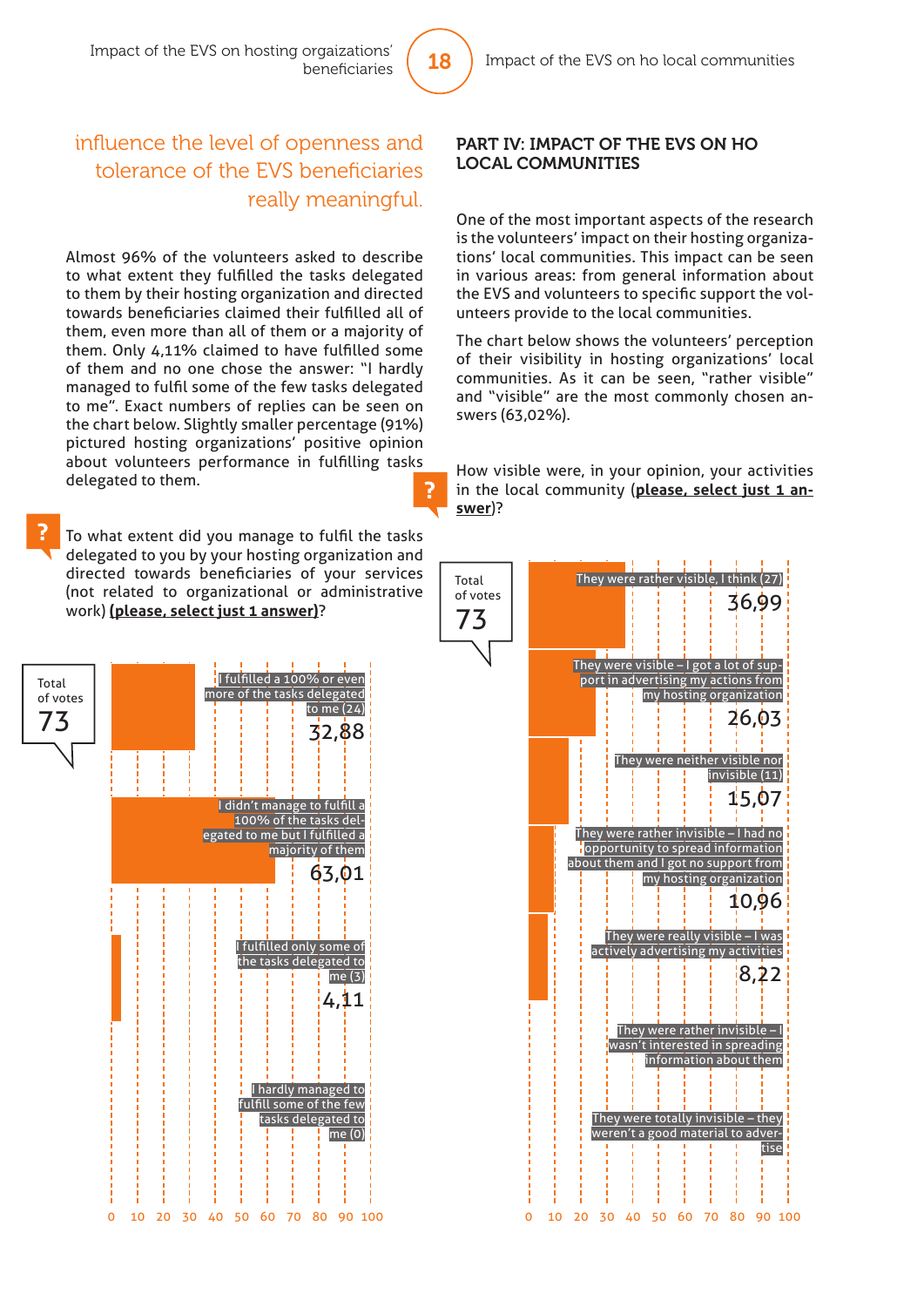One of the aspects of the impact of EVS on local communities is presenting and popularizing the idea of volunteering among members of local communities.

Both the respondents-volunteers and representatives of hosting institutions participating in the research similarly evaluated volunteers' impact on spreading and/or strengthening the idea of volunteering in hosting organizations' local communities as really meaningfully positive.

Almost 67,15% of volunteers and 75% of employees of hosting institutions fully agreed that thanks to the EVS volunteers' activities, the idea of volunteering became better known in their local communities. What differed in responses of volunteers and of employees of hosting organizations was the fact that bigger percentage of the latter described the level of popularizing volunteering as definitely meaningful while volunteers were more modest about their influence  $-$  they most often picked up the answer with expression "quite many people found out about the idea of volunteering and EVS". Furthermore, just 2 representatives of hosting organizations chose the answer: "No, unfortunately, I don't think that the volunteering and the EVS became any better known thanks to our volunteers" while there were even 7 volunteers who claimed so.

This shows that hosting organizations' employees noticed bigger positive impact of volunteers on popularizing volunteering and EVS than the volunteers themselves.

The exact answers of representatives of hosting organizations can be seen on the chart below.

Do you think that, thanks to the EVS volunteers' activities, the idea of volunteering became better known in your local community (**please, select just 1 answer**)?

Definitely yes, I think, that many people found out about the idea of

in it (27-42,19%)

Yes, I think that quite many people found out about the idea of volunteering and EVS thanks to our volunteers' activities (21-32,81%)

volunteering and EVS thanks to our volunteers and they got interested

- m. Yes, I think that a few people really found out about the idea of volunteering and EVS thanks to our volunteers (14-21,88%)
- No, I don't think that the volunteering and the EVS became any better known thanks to our volunteers (2-3,13%)
- $\blacksquare$  Difficult to say (0-0%)

Another evidence of volunteers' modesty in judging their achievements in promoting volunteering and EVS are their answers to the question about encouraging their friends or other members of local communities to become volunteers. The chart below gives an evidence of underestimation of volunteers' achievements in this field by themselves.

Did anyone of volunteers' friends or people they talked to about the EVS decide to become a volunteer in their hosting organizations (**please, select just 1 answer**)?





19

Total of votes 64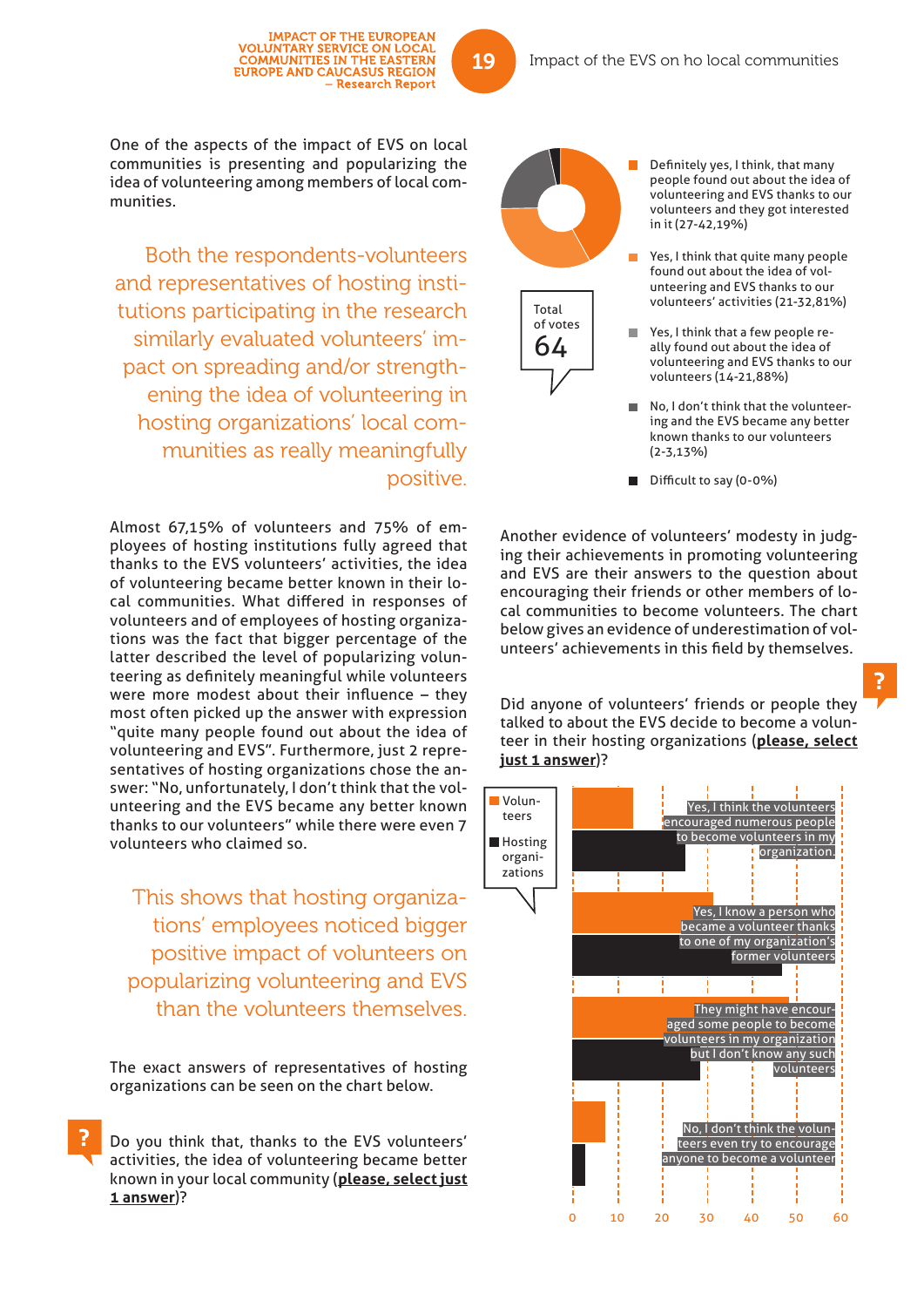# 20

Regarding the chart above, it is worth mentioning that no one chose the answer: "I think the volunteers rather discourage people from becoming volunteers".

One of the last aspects investigated in the context of volunteers' impact on local communities was their influence on local communities' interest in multilingualism and multiculturalism. It appeared again that members of hosting organizations evaluated this impact as more positive that volunteers themselves. It can be seen in an overall percentage of positive answers to the question about this impact (90,62% of hosting organizations' employees pointed out this impact and 83,56% of the volunteers did so), however, it is also visible in a percentage of most positive answers. The chart below provides us with detailed information on this aspect of the research results.

Do you think that your organization's volunteers enhance your local community's interest in multilingualism (or at least in learning some foreign language) and multiculturalism (or at least interest in one of the foreign cultures) (**please, select just 1 answer**)?



#### Do you think that volunteers' activities made difference in hosting organizations' local communities **(please, select just 1 answer)**?



It is worth underlining that none of the volunteers and no representative of hosting organizations picked up the answer: "I think they actually discourage people from active contributing to their local community's activities".

The two charts below connect the overall perception of the level of satisfaction of the beneficiaries with the EVS and of effectiveness of the EVS activities in hosting organizations' local communities with the national dimension of the volunteers. The first chart presents the answers provided by volunteers of the EU Member States' origin and the second chart presents the answers of volunteers from non-EU countries (Eastern Europe and Caucasus). The charts provide for some interesting discrepancies between the way volunteers from various countries perceive their impact on both beneficiaries and local communities. In some cases these discrepancies are large (see: Bulgaria, Latvia, Slovenia) and in some almost none (see: Italy, Russia). This gives an overview over nation-based dif-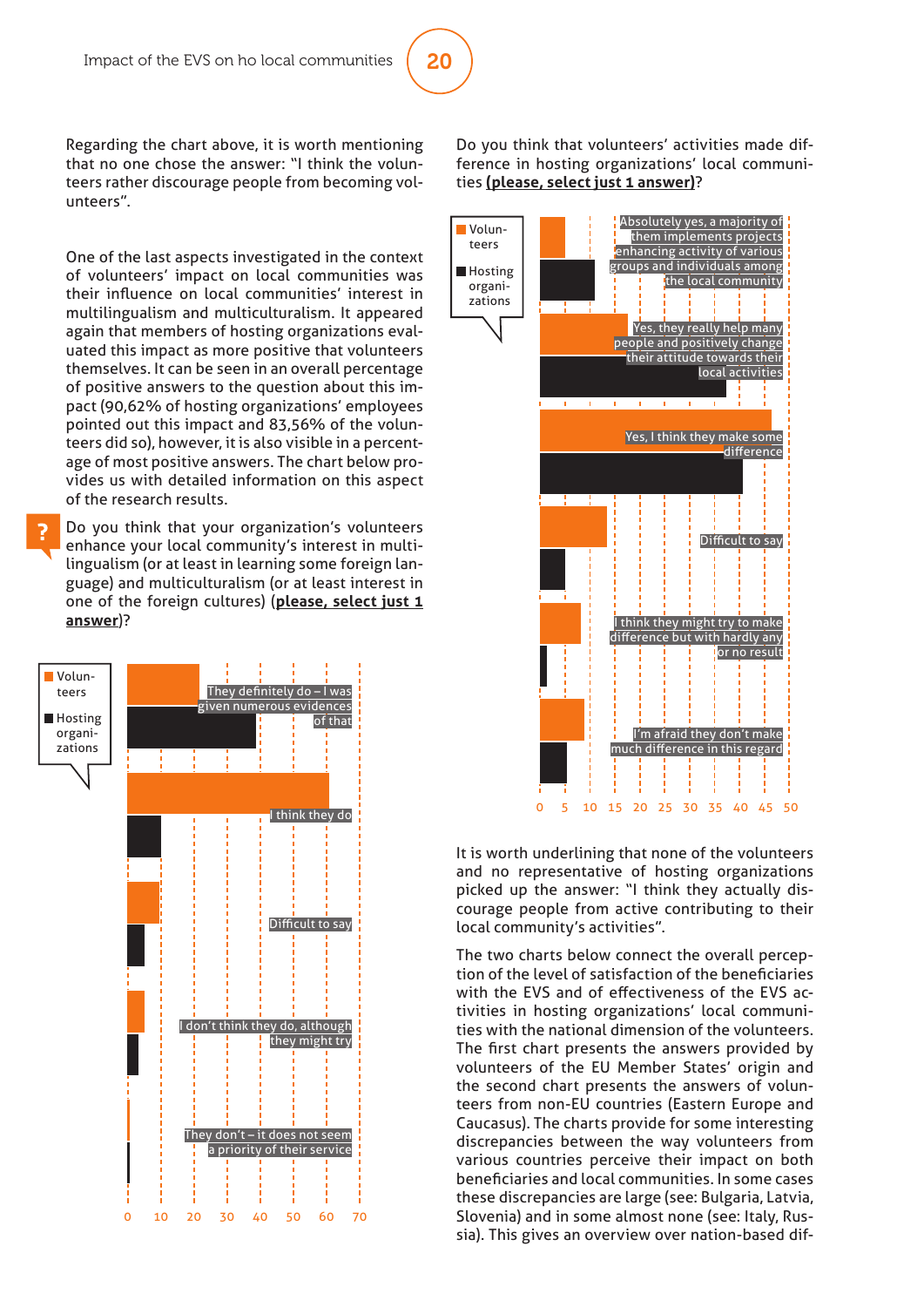**IMPACT OF THE EUROPEAN VOLUNTARY SERVICE ON LOCAL COMMUNITIES IN THE EASTERN<br>EUROPE AND CAUCASUS REGION** 

– Research Report

On the scale of 1-5 (-2 – very dissatisfied,  $0 - nei$ ther satisfied nor dissatisfied,  $+2$  – very satisfied), where would you place the level of satisfaction with your service of its beneficiaries (please, se**lect just 1 number**)?

Do you think that your activities made difference in your hosting organization's local community **(please, select just 1 answer)**?



Georgia

- Average of 27. Scale - Average of 31. Scale Belarus

Russia

The last question which both groups of respondents: volunteers and hosting organizations were asked pointed out which of the four groups of EVS main stakeholders profit from it the most. The most often chosen answer was that it's volunteers who profit from the EVS the most (almost 59% of all volunteers and 50% of hosting organizations' representatives). The second most often chosen answer was: all of them equally (almost 30% of hosting organizations' representatives and almost 17% of volunteers). It was difficult to say to almost 11% of volunteers and only 3% of hosting organizations' employees.

What is surprising, hosting organizations' representatives almost equally evaluated benefits of the EVS for hosting organizations, beneficiaries and local communities (see: chart below) while influence on the latter group seemed to be underappreciated by volunteers (only 1 of them chose this answer). No one chose sending organizations as entities which benefitted from the EVS the most.

It is worth mentioning that each respondent was able to point out just one entity which, in his or her opinion profited from the EVS most, which "sharpened" the answers and didn't enable joining two or even three various variants.

Which of the following entities is, in your opinion, influenced by the voluntary service to the biggest extent **(please, select just 1 answer)**?



21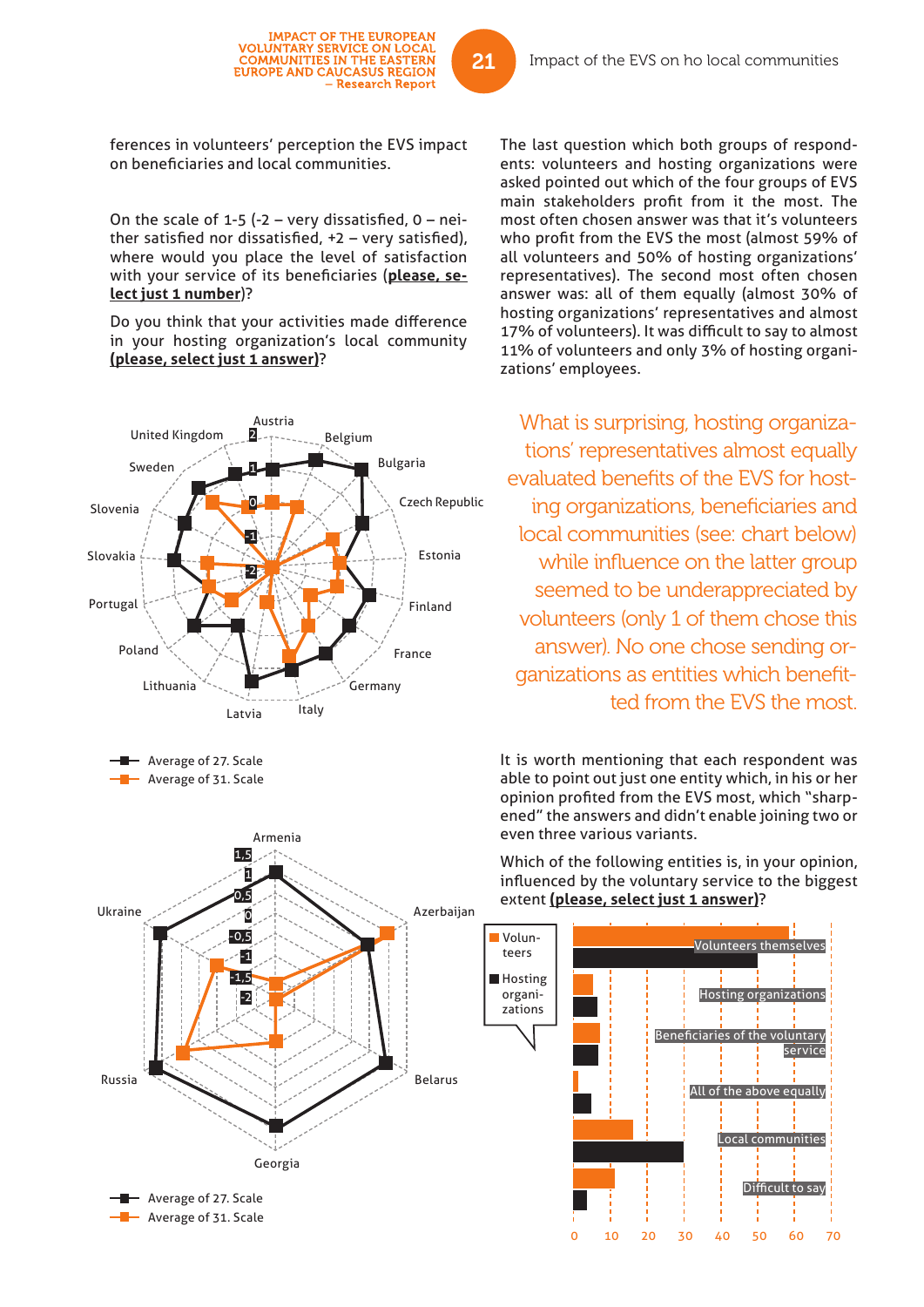#### FINAL REMARKS REGARDING QUANTITATIVE RESEARCH

The quantitative research findings leave no space for the EVS critics. It seems to have a meaningful positive impact on all EVS stakeholder groups embraced by this research. However, there are some minor remarks pointing out interesting aspects of perceiving the EVS impact. First of all, the hosting organization employees seem to be more aware of the positive impact of the EVS on various groups of its stakeholders while volunteers are less aware of it. Secondly, the biggest impact the EVS has on volunteers themselves and their personal as well as professional development. Thirdly, the EVS is not really a full-time job but it brings similar results (just in different fields than the regular employment in hosting organizations), it is though more useful in volunteers personal and social than in professional development. Fourthly, the volunteers do not seem to get a clear and sufficient feedback on quality of their work in hosting organizations, therefore they have troubles with self-assessment in this regard.

Therefore the main recommendation to law- and policy makers regarding the EVS is that it should be strengthened as one of the most important means of spreading tolerance, awareness of cultural and social diversity, multilingualism.

## EVS – YES!!!

## Part II: Qualitative research report

Qualitative research was done on the basis of interviews with standardized list of questions, conducted between August and October 2011 among 8 volunteers and 8 representatives of hosting organizations chosen from all volunteers and hosting organizations' employees who filled in the questionnaire and agreed to have a skype interview at further stages of the research. There were two lists of questions – one for the volunteers and one for the hosting organizations (see: both lists of questions attached to this report).

Both volunteers and hosting organizations' employees replied to the questions via skype – average interview time was: in case of volunteers – 20 minutes and in case of hosting organizations' representatives – 31 minutes. The number of questions was similar, namely volunteers were supposed to answer 15 questions and representatives of hosting organizations – 14 questions plus two additional short questions about the number of EVS projects and the number of volunteers. The qualitative research was conducted to collect and elaborate private opinions of chosen volunteers and hosting organizations' employees on impact of the EVS on four groups of its stakeholders: 1. volunteers ("How did the voluntary service influence volunteers' personal life and professional development?", "Did the EVS had impact on volunteers' family and/or friends?", "What was the nature and scope of the volunteers' service?"), 2. hosting organizations ("What were volunteers' relations with their supervisors and colleagues in hosting organizations?", How did the EVS influence volunteers' hosting organizations?"), 3. beneficiaries ("How did volunteers influence lives of direct beneficiaries of their voluntary service?") and 4. local communities ("How would you describe the scope and the nature of your impact on your hosting organization's local community? What social groups did your activities influence?"). Furthermore, the qualitative research was designed to collect and analyze private attitudes of the volunteers and their hosting organizations' representatives towards EVS, its strengths and weaknesses, finally motivating factors for the volunteers and for hosting organizations regarding EVS ("Did volunteers feel appreciated during their voluntary service? How did they feel this appreciation (or a lack of it)?", Who/what motivated volunteers the most during their service?", Could the voluntary service in your hosting organization be described as active and successful (or at least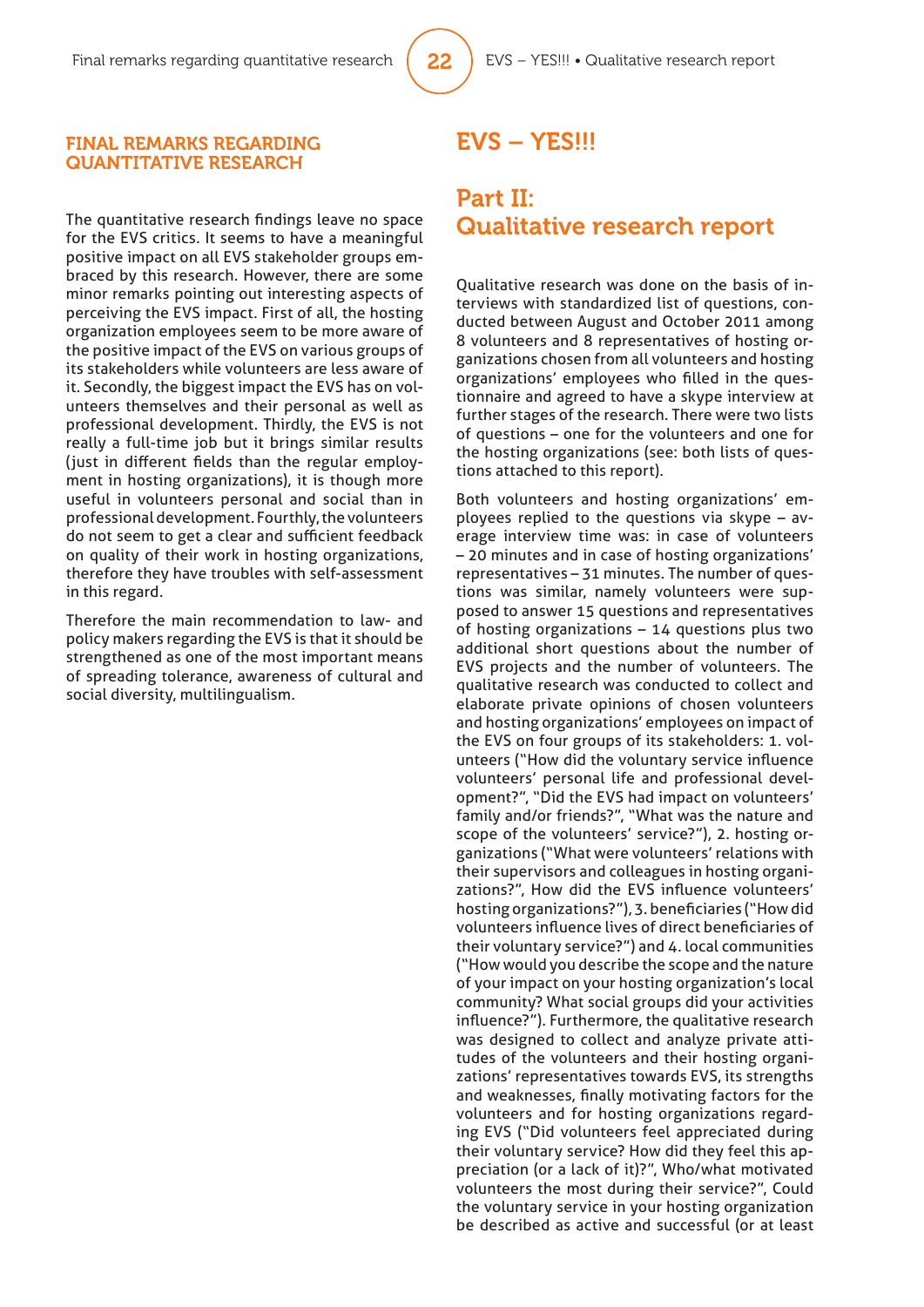fruitful)? Why?", What were the most satisfying moments of the voluntary service?", "What were the least satisfying moments during the voluntary service?", "Who, in your opinion, benefitted from the EVS the most? Why?", "How would you sum up the EVS in your hosting organization with one sentence?", "Do you think that there was a balance between volunteers' personal learning and service for the hosting organization? Please, comment.").

IMPACT OF THE EUROPEAN<br>VOLUNTARY SERVICE ON LOCAL<br>COMMUNITIES IN THE EASTERN<br>EUROPE AND CAUCASUS REGION

- Research Report

There were 2 volunteers having conducted their service in hosting organizations whose employees participated in a qualitative research (a Latvian volunteer having served in a Georgian hosting organization and a Finnish volunteer having conducted her EVS in a Ukrainian organization). Other interviewed volunteers came from: Poland (served in a Ukrainian hosting organization), Russian (served in an Austrian hosting organization), Ukraine (served in UK), Slovakia (conducted EVS in Russia), Georgia (served in a Polish hosting organization), Czech Republic (served in Russia). Other hosting organizations having participated in the research are located in: Portugal, Poland, Armenia, Russia, Spain, Germany.

A majority of hosting organizations participating in the research host from 10 to 25 volunteers and a few EVS projects, which means their experience is meaningful for evaluating the genuine impact of the EVS on its stakeholders.

After the interviews were recorded and transcribed, the collected data was sorted into a range of categories embracing both areas of impact of the EVS on various groups of stakeholders and personal opinions of ho employees and volunteers on the EVS.

#### The first category was impact of the EVS on volunteers.

A majority of interviewed volunteers claimed there was an impact of the EVS on their lives both personal and professional.

There were two opinions that the EVS was rather boring – one of them was quite clear about the EVS being overestimated as means of influencing volunteers lives (*"It was a nice experience, but I wouldn't really say it was very valuable for my life. Maybe it was valuable a little, but not as much as I had expected (...) EVS had definitely no impact on my family and friends."*). The critical opinion's author was a volunteer from EU Member State who conducted his EVS in Russia. Six other opinions of the interviewed volunteers contained such expressions as: "*I definitely learned the language (Russian) and offi ce work. This helped me in my job back in my home country (…) I met and still stay in touch with really many people (…) I met my boyfriend during* 

*my EVS."* (EU Member State volunteer), *"I learned language and acquired communication skills (…) I came back with many new contacts and a new boyfriend"* (volunteer from a Partner Country), "*I have met so many motivated individuals who are out to change the world and I am proud to be a part of their movement (…) It had positive impact on my friends and family. Some of my friends decided to do EVS and they of course benefi tted from this."* (volunteer from a Partner Country), "I definitely became more self-confident. When I survived of some difficult situ*ations during my EVS I was sure I can survive anywhere. I also feel I became more <<international>>*  and able to understand different cultures..." (EU Member State volunteer), *"EVS gave me a chance to look more inside of me. I understood much better that I am the value and the leader of my own life. I*  definitely became more independent, more self se*cure and more brave. The same in my professional life. I returned back to my work when coming back to home country and I have become freer, more active, I come more often with my initiatives to my bosses. Even if the ideas are declined I am aware of not being silent, I want to share what I have learned. I was happy to have a chef during my EVS that always supported our ideas and always encouraged us to do and to realize all we have planned. So right now I am in a phase of quitting my job because I feel a need of more challenges. I would never do it without my EVS."* (volunteer from the EU Member State). One of the volunteers from Czech Republic stayed in the country of her hosting organization because she got a job in this organization. Her personal life was influenced by the EVS for she learned independence and got acquainted with many people.

One of the most personal confessions about impact of the EVS on volunteers was the one of a Georgian volunteer who said during the interview: *"Doing service provided the meaning in my life. It allowed me to take a step away from my issues, problems and business and focus on helping others through their struggles. It provides me with perspective, understanding and most importantly: love. I've become a more accepting, caring and easy-going person through service."* The same volunteer when asked about beneficiaries of her service also referred to her own experience: "*I have learned more from the EVS than I could possibly put down in words; but basically I have learned what it means to be a living, breathing, caring human being. Being involved in this program pushed my boundaries beyond myself. I had to figure out how to lead and then do it. Every service project opened my eyes to the biases I have, to the injustices in the world, and most importantly, to the ways we can change it."* One of the volunteers from the EU Member States with details described changes in her life which were related to the EVS, from necessity to pack her staff in a 20 kilo bag to inevitable pursuit for independence while being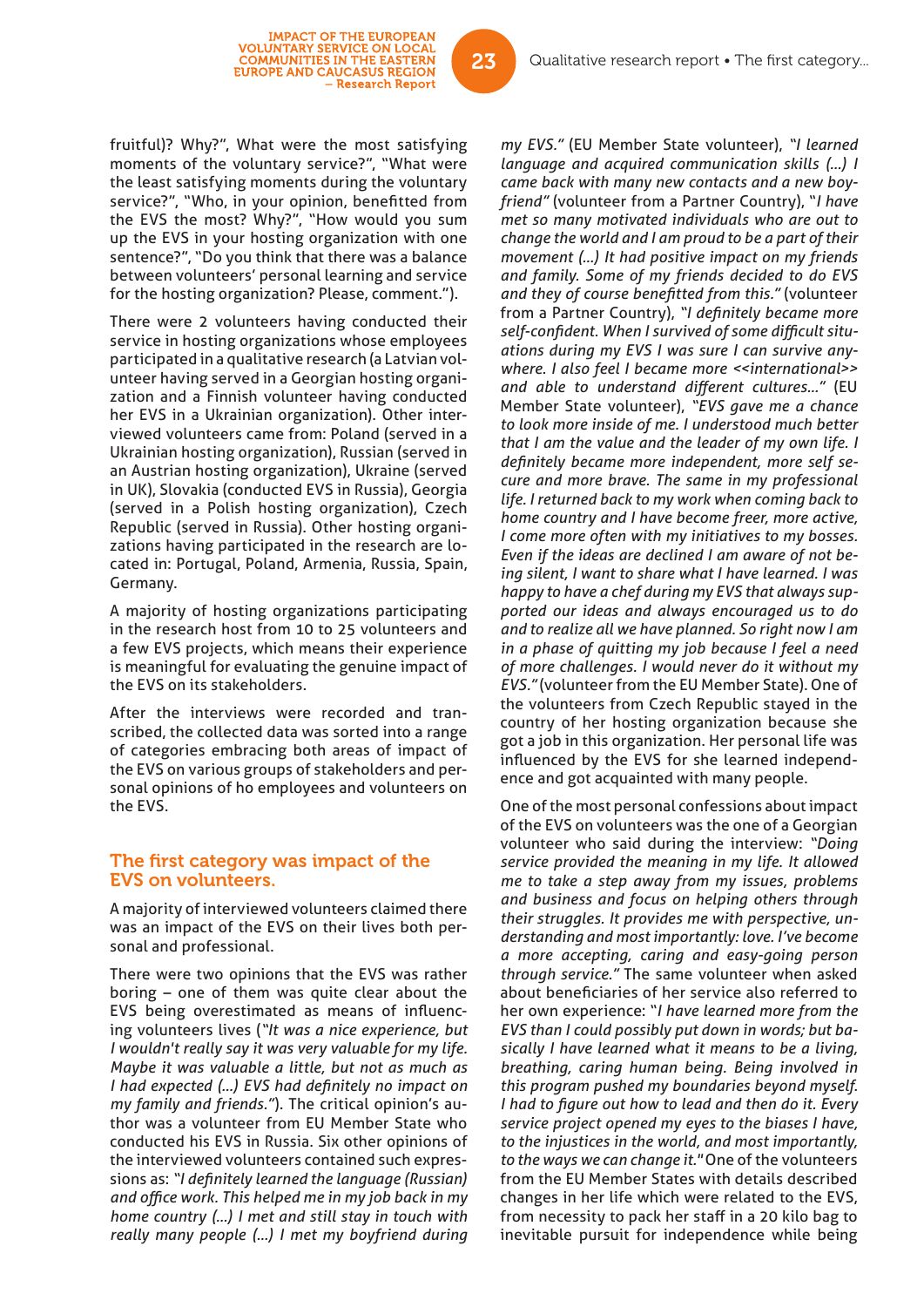24

on her own and taking sole responsibility for her life.

As it can be seen above, a majority of interviewed volunteers perceive their EVS as a part of their lives which positively and meaningfully influenced their personal and professional life. No volunteer has, however, claimed to have wasted their time while conducting their EVS.

Regarding representatives of hosting organizations, they, what could be expected, underlined a bit different areas of the EVS influence on volunteers' lives. They pointed out volunteers' better ability to learn, their better social skills *("Volunteers were integrated in educational and social projects, they had to coexist and cooperate with the others"*, said an employee of one of the hosting organizations from the EU Member States), they also underlined volunteers' better experience in facing new challenges ("The EVS means doing something different *in new conditions."*-claimed an interviewed representative of hosting organization from Ukraine), significant experience in working for an NGO in international surroundings and general positive impact on volunteers personal life (one of the representatives of hosting organization in Russia shortly summed up: *"participation in projects positively infl uences private life of volunteers and their professional development".*

Additionally to the information above it is worth mentioning that all volunteers agreed upon the fact that it's them who profited from the EVS the most. Even the interviewed volunteer who didn't see much influence of the EVS on his life while asked about who benefitted from the EVS the most admitted: *"Maybe me in a way. I did realize a few things about myself, other people, life in general, but I* wouldn't really say it did give me that much benefit *in terms of future employment."* Some volunteers also pointed out young beneficiaries of their activities as those who benefitted from their service.

A bit surprising is the fact that representatives of hosting organizations interviewed within the research weren't so convinced that it's volunteers who benefit the most from the EVS. Out of 8 interviewed hosting organizations' employees 3 replied that both volunteers and hosting organizations benefit equally, other 3 claimed that all or almost all parties profit equally and opinions of two of them was that it was mainly beneficiaries. A representative of a Russian hosting organization claimed: *"From the EVS benefi tted farmers and needy families* [main beneficiaries of the organization – R. M.-N.]*. Due to the short operating time, volunteers didn't have time to be tired, and if the volunteer was tired, children started to complain and behave whimsically. In Russia it is necessary to work, and volunteers often aren't ready to such work but*  *they do work."* Hosting organizations' employees also underlined benefits that young people in local communities had because of the EVS, namely: more openness, better understanding of the others, more interesting projects with a bit of international dimension.

#### The second category is the EVS impact on hosting organizations.

In most of the cases volunteers underlined (what some opinions of the hosting organizations' employees' confirmed) that the scope of influence of a volunteer on his (or her) hosting organization depends a lot on volunteer himself (or herself). One of the interviewed volunteers (from a non-EU country having served in an EU Member State) became an employee of her hosting organization after finishing her service, which means her impact was definitely meaningful and she admits it. Other volunteer from the EU Member State having conducted her EVS in Ukraine claimed that volunteers didn't get too responsible tasks and she didn't fight for much more responsibility though she broadened scope of her activities a bit. One of the Russian volunteers, as a first non-EU volunteer in her hosting organization understood her role not only as fulfilling regular tasks but also as "opening" her organization towards non-EU volunteers and Russians as such.

Some of the interviewed volunteers pointed out concrete contributions to their hosting organizations' development. One of the volunteers from Ukraine working for a British NGO claimed: *"I implemented new activities and did important job with fundraising. Due to my donation requests my hosting organization got 500, new furniture and other Christmas presents for service users."* Other volunteer (from an EU country having conducted the EVS in a non-EU state) claimed: *"I see the time of my EVS as a very productive time of my host organization. The team that we were on that moment was a very productive and with a high self initiative."* There were also expressions pointing out simple but meaningful influence on hosting organizations, namely: *"Some workers had a lot of stuff to do, so I think they were just happy that I helped them to look after clients"* or *"My host organization enjoyed working and cooperating with me."*

Just one person was skeptical about his influence on hosting organization. While asked about it, the volunteer replied: *"I had very little infl uence. I would say none, but I guess that would not be true. Except for interaction with a few employees ( meaning having a conversation here and there) - not much."*

As regards the way hosting organizations' representatives perceive volunteers' impact on their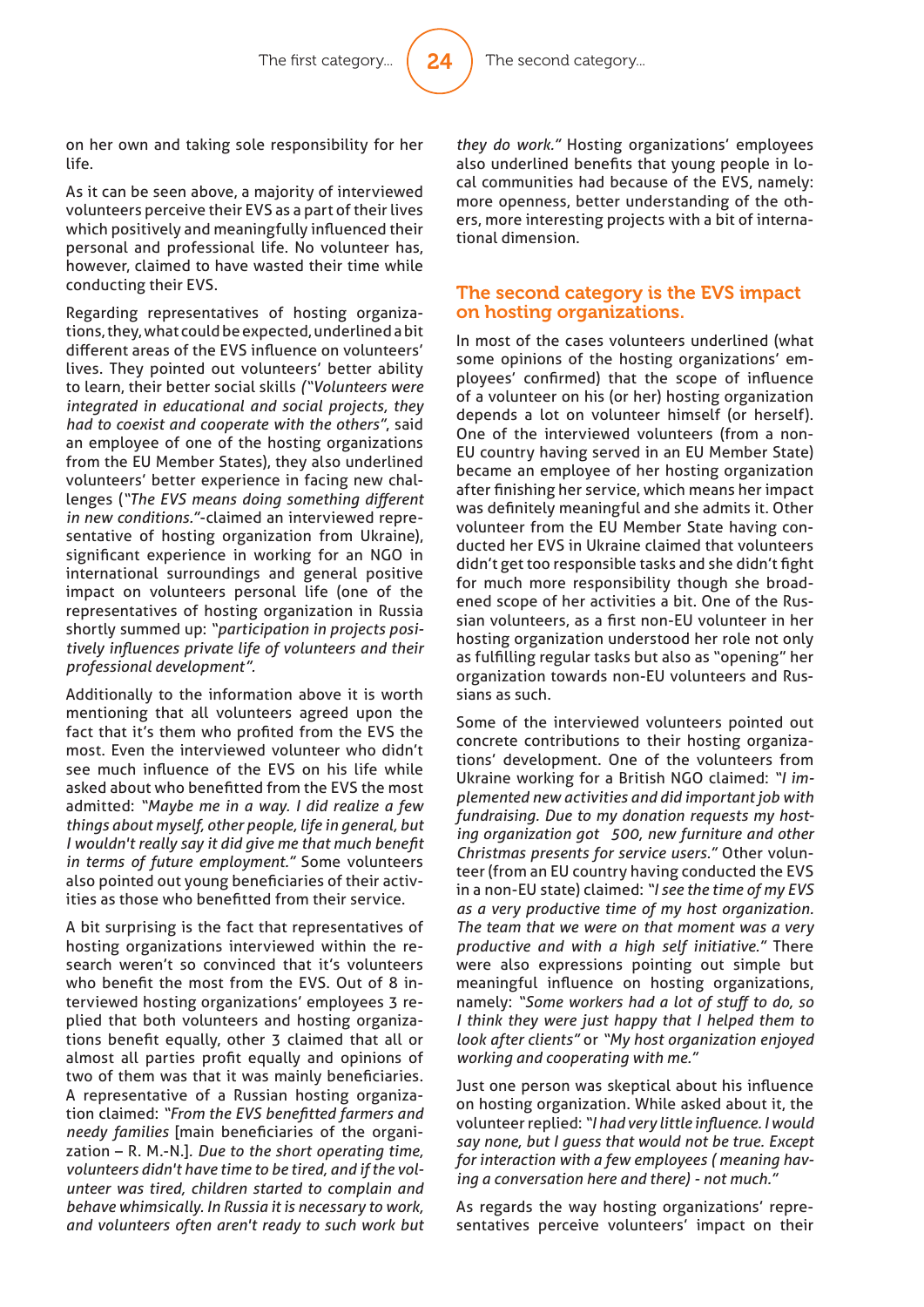hosting organizations, it seems that they underline a bit different aspects of such an influence than volunteers. They seem to less concentrate on "quick and measurable" impact and point such influence as: pointing out new perspectives for developing projects, opening new horizons of acting for local communities, new energy in the organization. An employee of a hosting organization from the EU Member State claimed: *"The EVS was a very important support for our activities and for developing more activities or put more attention to details. I think that the most important was that the volunteers gave us a diff erent point of view to some things and this is important to grow."* A representative of a non-EU hosting organization answered to the question about this influence: "We invited volun*teers for concrete projects where we already participate. Therefore volunteers taught us how to correctly plan work in our country. It was very important that they also learned our language!"*

Regarding the scope and character of relations of volunteers with their colleagues, supervisors and other volunteers, they were described by a majority of both volunteers and hosting organizations' representatives as rather informal, two volunteers called these relations "a friendship".

Some volunteers still stay in touch with their hosting organizations. *"I still have contact with my host organization. I have friendly and professional relation with them. It's my pleasure to corporate with my HO."* – claimed one of the non-EU volunteers having worked in one of the EU countries. Other volunteer said: *"I had very good relations with my supervisor, manager and colleagues. With some of them I still continue friendship. I learned a lot from them, but also taught them sometimes."*

#### The third category is the EVS impact on hosting organizations' support beneficiaries.

In six out of sixteen interviews with both volunteers and representatives of hosting organizations beneficiaries were pointed out as a group genuinely supported by the EVS tough to a certain extent and this support was of different kind in each case.

Some of the volunteers just described their activities towards beneficiaries, like: "My role was sup*port young people in they everyday life: doctor's appointment, college enrollment, money management, shopping, cooking, cleaning and etc. During my shifts I had to provide diff erent kind of activity with young people to maintain they leisure time as cooking activity, DVD night, house meeting, outdoors games, searching interesting social and cultural program."* (non-EU volunteer) or *"I helped about 270* 

*people understand what intercultural values are and how to make them a part of their lives (…) I provided them with new info, I help them open."* (non-EU volunteer). The volunteer who didn't see that much benefit from the EVS for himself did admit he influenced his activities beneficiaries. He said: "I did *interact with kids, meaning I did distract them, made their life maybe a bit happier while playing games, talking to them, etc. It was mostly by distraction, simple games, etc."*

Three volunteers (all from the EU Member States) answered the question about their support towards beneficiaries through their personal experience. One of them said: *"Every service project opened my eyes to the biases I have, to the injustices in the world, and most importantly, to the ways we can change it."* The other mentioned her deep personal experience: *"Before my EVS I didn't know almost anything about disabled people, but after my EVS I realized that they are all special and they have diff erent personalities like every people. I also understood that even if they are "diff erent" they are still normal people who enjoy doing similar stuff like we all. I was also looking the live of the mothers of those children. To be honest, I was fi rst feeling pity for them, but when I saw how positive they are and how they can survive of almost everything, I understood that if I just think negative, things are negative. It is simple but something very important for me to understand during that point of life."* The third volunteer pointed out the influence she made on "locals" only after she understood the essence of the "difference" she might make. She said during the interview: *"I never thought I would write this but if before the term "European values" was something very abstract for me than living in Caucasus I realized that I am European and there really are some values we are based on. So I was telling a lot about them to all the youngsters around (...) Actually I am still not sure that they understood but what I know is that they look diff erently on Europe now for sure."*

There were also some stories about the way volunteers influenced direct beneficiaries of their activities. One volunteer from the EU country told her story from Caucasus: *"I am still in touch with a small girl from a refugee village near Abhazia's border.*  For her I was the first blond person to be met... and *a friendly one. We were providing English language lessons in that village. And that girl was totally impressed that we both can communicate in English. And I told her to continue to learn, to develop, to learn good at school because she will have great opportunities in her life. And I know she does it. And for example the cleaning action we did on the beach...we had many people there but the most important thing is that there were like maximum 5 girls, the rest were young man cleaning the area. As the local volunteer told us it is something unbelievable that Georgian* 

25

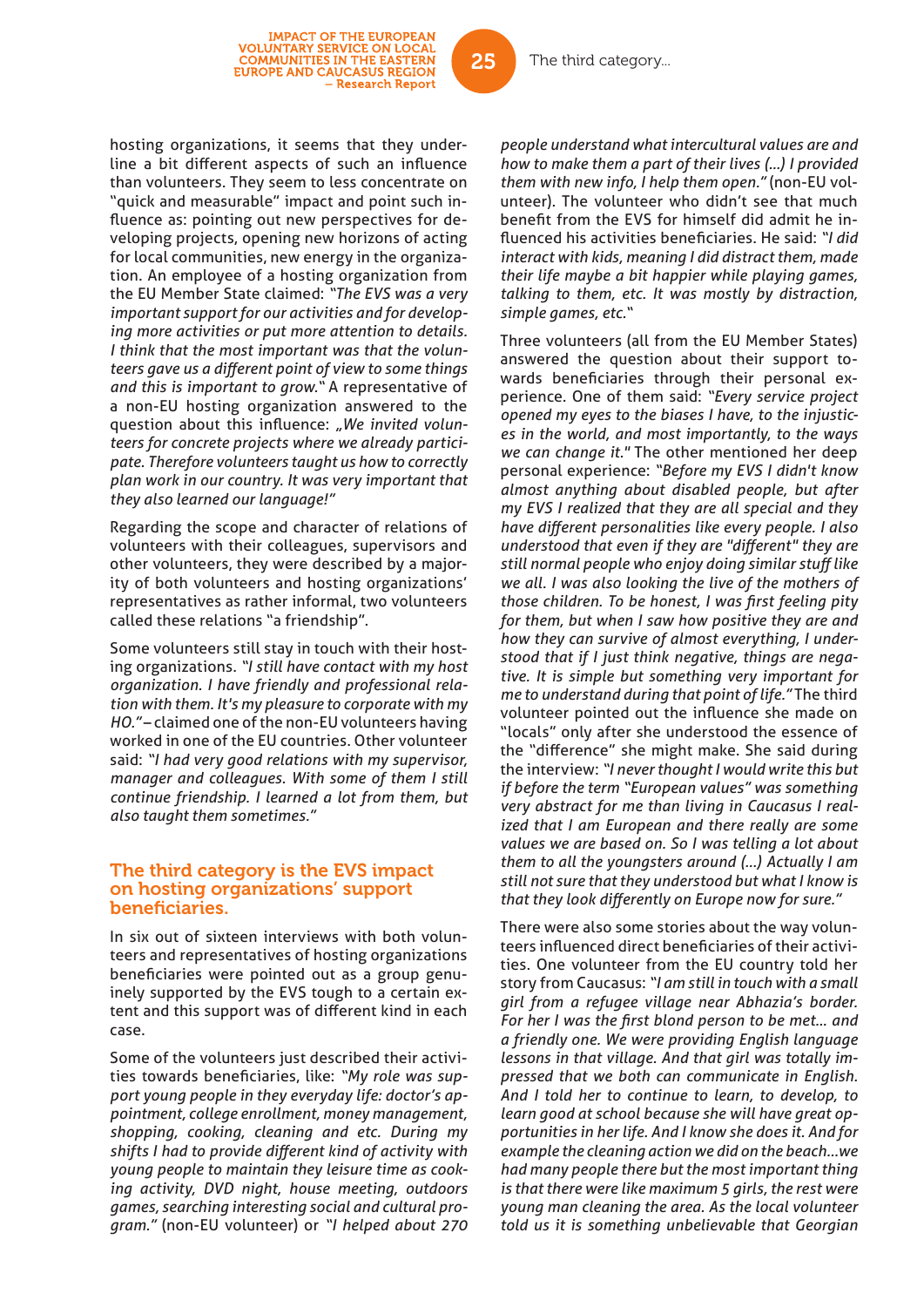26

*youngsters do that. We just persuaded them that cleaning is fun. And after this I guess they won't put garbage on the ground anymore and will also ask their friends not to do so. Actually here I could tell so many more stories…"*

Regarding volunteers' perception of their influence on beneficiaries of their activities, one quite striking conclusion can be drawn from the interviews, namely, volunteers from the EU Member States seem to perceive their support to the beneficiaries as enriching themselves while volunteers from the non-EU states described more scope and technical aspects of their support towards the beneficiaries. This may be a difference in perception of the purpose of the EVS. Volunteers from non-EU countries want it more to be an experience to help the others. The EU volunteers also strongly pursuit for their personal development and make it a part of their "EVS project".

Regarding the hosting organizations' representatives perception of the EVS volunteers influence on their beneficiaries, they positively evaluated volunteers' impact - mostly on beneficiaries' self-confidence, openness, braking stereotypes. Of course the influence depends on the group of beneficiaries. If they are handicapped children or youth, volunteers support them by their presence by their care and positive attitude. If they are the youth, volunteers spread their experience and values so that they can be acquired by the youth. Even those of volunteers who spent most of their time in the office were praised for great job influencing many people (organization of events etc.). One Russian hosting organization employees while asked about the way volunteers influenced beneficiaries answered: "*Positively! In our business new people and new dialogue it already 50 percent of success."*

 An optimistic result of the research is that the two representatives of hosting organizations and volunteers having conducted their EVS in them have similar impressions regarding the EVS impact on their activities' beneficiaries. The volunteers underlined their support in "opening" the beneficiaries in raising their communication skills and intercultural orientation. Exactly this kind of impact and even some more aspects of it were pointed out by representatives of hosting organizations. They underlined also such aspects of the influence as: raised motivation to change their situation among beneficiaries, more orientation towards business and strengthening professional and personal relationships.

#### The fourth category is the EVS impact on local communities.

The question about impact of the EVS on local communities seemed to be the most difficult one. It may be due to the fact that this kind of impact is the least touchable and not obvious at once. Since the interviews required immediate response, particularly volunteers got a bit confused and gave answers that can hardly be described as precise.

Some of the volunteers were dealing with their hosting organizations' beneficiaries so much that they couldn't properly judge their impact on local communities. Then they replied through their influence on the beneficiaries. One volunteer from a non-EU state said: "I dealt with the most vulnerable and disadvantage homeless young people. It was difficult, but very challenging. Very often I felt that that entire job I did was useless, because young people had very little motivation to do something. But thanks for the staff they always support me in my intention." Other volunteers avoided replies by saying that there must have been some impact, however, it is difficult to describe. The others simply pointed out the groups they influenced, however, without describing their actual impact on them. Among the supported groups in local communities a vast majority was a group of young people. There were also pointed out: students, older people, refugees, local inhabitants who participated in local events. All of the above mentioned opinions contained an aspect of volunteers bringing colorfulness and a bit of fresh air to local communities.

Just one volunteer replied that there was no influence of his work on local communities.

The impact on local communities was described by the hosting organizations' employees as: "supportive", "braking stereotypes", "promoting voluntary service and EVS", "pointing out similarities among people from different countries". The EVS was promoted in local communities through various events, information in the media and through direct activities of the volunteers. A hosting institution employee from the EU Member State said: ....it was interesting that EVS has been breaking well-established attitudes in our city and especially in relation to cultures, so that the citizens have learned to understand other cultures through their contributions and participation in the activities of the city."

There was one interesting  $-$  a bit striking  $-$  expression of a Russian representative of a hosting organization on this matter. He pointed out a negative side of influence of volunteers on local communities. He said: *"There is a big problem with the international volunteers - they set many silly questions and talk politics much! It's not good. Questions about elections of president of Russia and others*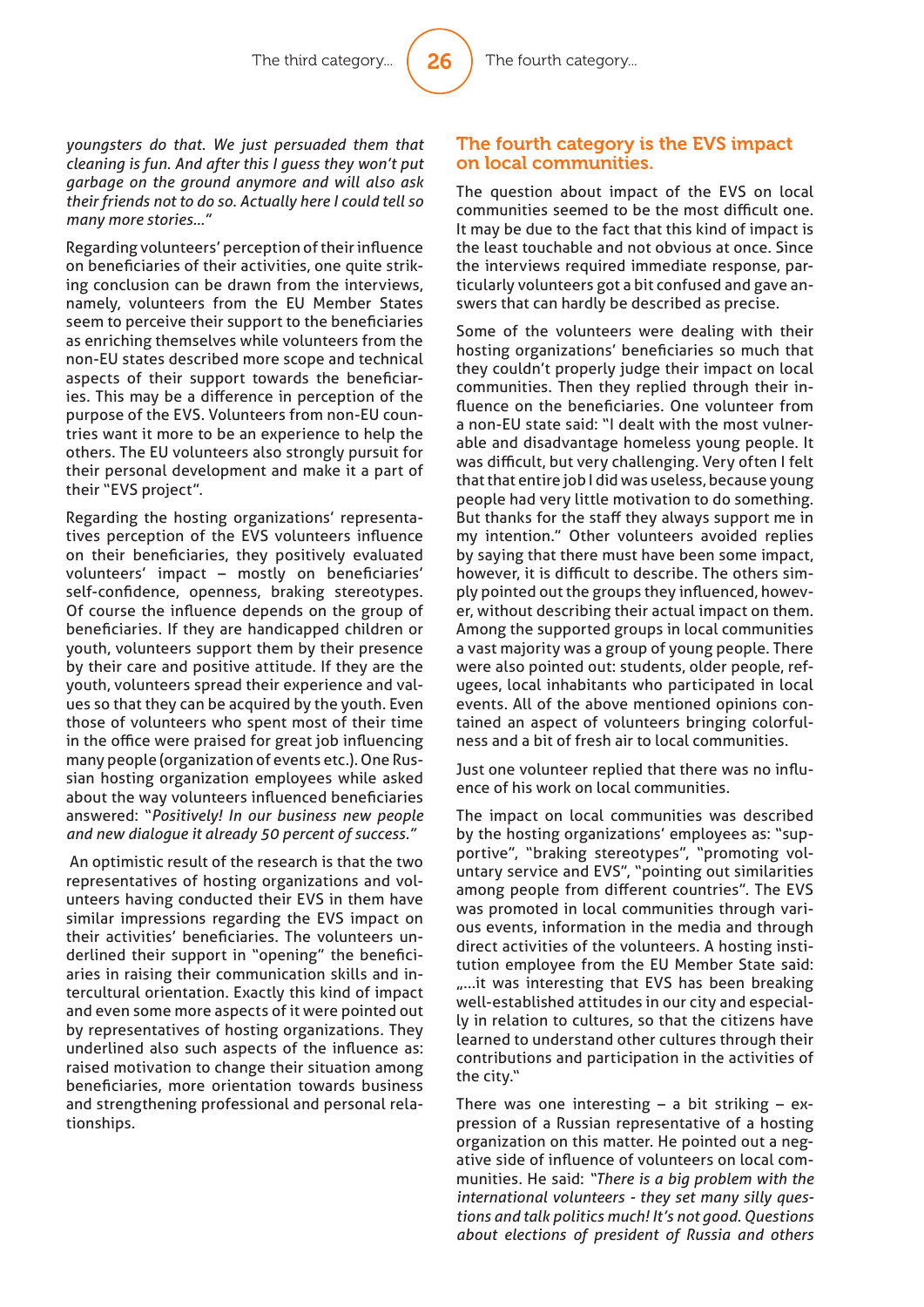*of this kind have, in my opinion, no value to local communities. Just cause confusion."* This, however, shows volunteers' interest not only in their direct surroundings during their EVS but also their pursuit for finding out more about the reality they spent their EVS in.

#### The fifth category is the EVS meaning for strengthening human relations and supportive attitude towards other people among various EVS beneficiaries.

The fifth category of research answers analysis is based on those parts of interview with volunteers and representatives of hosting organizations which deal with personal impressions of what wee the motivating factors during the EVS what it meant to feel satisfaction with the EVS, finally what it meant to be a part of the EVS "adventure" for both volunteers and their colleagues or supervisors from hosting organizations. In this part of analysis of research results there will be many personal expressions and individual subjective opinions. They do matter for the overall evaluation of the EVS impact since they are the decisive factor for multiplication of the EVS direct results. On the attitudes and personal impressions both volunteers and representatives of hosting organizations build their will to develop good conditions for the EVS to get strengthened and supported.

The EU Member States volunteers having served in EECA Partner Countries expressed in almost all cases their positive impression and sense of being appreciated and motivated during their EVS. Some of their expressions were totally enthusiastic. An example can be an opinion: *"I felt totally appreciated during my EVS. Really I cannot describe what a fantastic person was our chef. He totally trusted us. I am talking in plural when saying this because of oth*er two volunteers who would confirm that (...) I felt *appreciated and supported. I also knew that what I did made an impact. Yes, the positive outcomes of our projects plus the kindness and will of people we met to help us in any situation very often gave power when there was a small lack of it."* The above mentioned volunteer would claim there were plenty of satisfying moments during her EVS *("Without lying – every day was satisfying and of course a glass of cold beer after every end of the next successful project"*).

The above mentioned volunteers described their service with one sentence the following way: *"Good is the basics, than comes better and for the best there is a new synonym - my EVS.", "Definitely not always easy, but definitely worth of it!", "It was just perfect".*

The only exception in this regard seem to be impressions of a volunteer who as the only one didn't appreciate his EVS much. He claimed: *"I wasn't appreciated in my work. I rather felt that even thought I liked the work, I still found the work rather made up. I felt that we are not of any benefi t to anyone (or*  of very little benefit)." This volunteer has also said: "I did benefit from my EVS a bit when *i* would real*ize my weaknesses and strengths but that was rather thanks to interaction with other voluntaries (not the work). I think it was a nice way to spend extra time not doing that much after university, but I was quite disappointed by the whole EVS experience."* The volunteer pointed out positive impact of other volunteers on his EVS. He would sum up his EVS with one sentence as: *"mostly not doing much, being bored and disillusioned with voluntary work, not something I would consider as very valuable - but still nice."*

The volunteers from non-EU states felt slightly less appreciated and motivated. One of them claimed: *"I always felt appreciated from the colleagues, because they could feel my support. But I almost didn't feel appreciation from our service users, because of lack of motivation. Anyway I tried to do my best even if nobody appreciate that."* The same volunteer, however, underlines also very positive aspects of the EVS motivation and success: *"My voluntary service was no doubt active and successful. I used every single minutes to make this time fruitful not only at my project, but at my spare time as well. I improved my English, met many international friends, and learned local culture and traditions."* Interesting was the least satisfying moment of the EVS pointed out by this volunteer, namely: *"That I couldn't enroll as other EVS volunteers at the college, because I'm not the member of EU."* The expression contained a lot of hope that the volunteer's home country would become the EU member one day. Other volunteer pointed out among the most motivating factors other volunteers and beneficiaries. She claimed: "*During my EVS some of EVS volunteers motivated me so much. I understand how important is to be involved actively and social life. Also the focus group with whom I was working gave me a power to be strong." The only thing she didn't like were language courses. Other volunteers from Partner Countries were motivated by their colleagues and other volunteers. Some of them experienced tough moments while interacting with their colleagues or locals".*

When asked, the non-EU volunteers summed up their EVS with one sentence as: *"New experience, new country, new people, new life and new challenges (…) even thought some of my duties weren't satisfying at all I tried to learn as much as I could."*, "*Unforgettable experience of my life.", "It was one great unforgettable experience".*

Representatives of hosting organizations under-

27

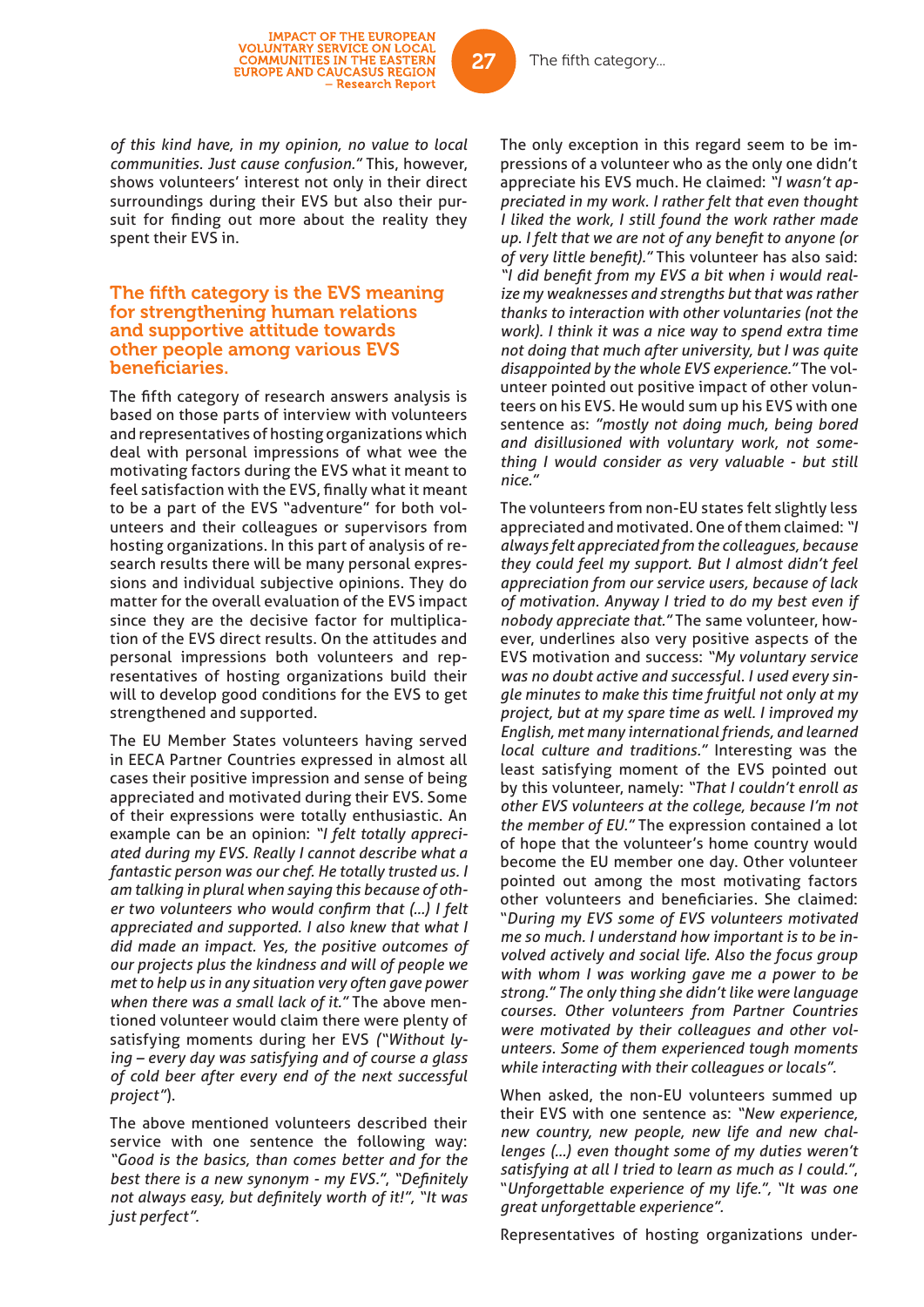lined dependency of the EVS success on volunteers, their attitudes and personalities. One of the stories told by an employee of hosting organizations perfectly confirms that. The story was about one volunteer. "There was a girl from nederlands who was very shy and non active. She had difficulties to participate in anything - a complicated case. But when she finished her service and I made the final evaluation, she told me (and I will never forget it): <<Look I know that my service here not was very productive and I never integrated very well... I can say that I hardly did anything. But you dont know one important thing. For me it was the best experience in my life since I never left my home before. My mother always took care for everything to me and here I learned a lot of importants things for my life like autonomy, working with others, cooking, cleaning...>> This was a surprise for me. Next year the same volunteer told us that she wanted to come to our Association as a volunteer to participate in summer activities and she was fantastic. So, i think that all the volunteers need some time for integration and everyone is diferent..."

The hosting organizations' employees claimed that a vast majority of volunteers was motivated and full of ideas. One of the EU hosting organizations representatives underlined volunteers' usefulness as motivating factors in the organization's work: *"The most important thing is that volunteers are in contact with young people, and their experiences are very important for motivation to the others."*

Among hosting organization employees there were hardly any real complaints towards volunteers and even if, they were usually related to their misbehaving (agressive or without taking into consideration other people's needs). These were, however, related to the small minority of volunteers. One representative of a hosting organization from Russia complained about the money volunteers get. He said: *"EVS are allocated with few money resources for the volunteers and it strongly constrains volunteers!"* The same person pointed out an important, in his opinion, aspects of conducting EVS in Russia that might cause problems for volunteers. He claimed: *"In Russia it is necessary to work and volunteers often aren't ready to such work."* He was, however, satisfied and optimistic about volunteers and their work if they, as he said, *"feel Russia instead of trying to understand it"*.

Most of the hosting organizations representatives confirmed the balance between volunteers' personal learning and their service for hosting organizations. There were even more statements on their side about this balance than on the volunteer's side who claimed that they were benefitting from the EVS more.

#### Final conclusions

General remark on the basis of all interviews taken for the research is that, despite the fact that in a vast majority of cases the EVS positively influences volunteers, hosting organizations, beneficiaries of their activities and local communities, it's the volunteers who benefit from the EVS the most. This capital gained by them doesn't disappear though. They use it to make change in their lives and in their surroundings after the EVS.

Other important conclusions can be formulated in the form of a SWOT analysis. It is not a typical tool for presenting impact of social phenomena or processes – rather a potential or a strategy, however, it seems to be suitable for mirroring some aspects of EVS as activity of certain importance for it various stakeholders. The SWOT analysis is performed frm the point of view of both hosting organizations and volunteers.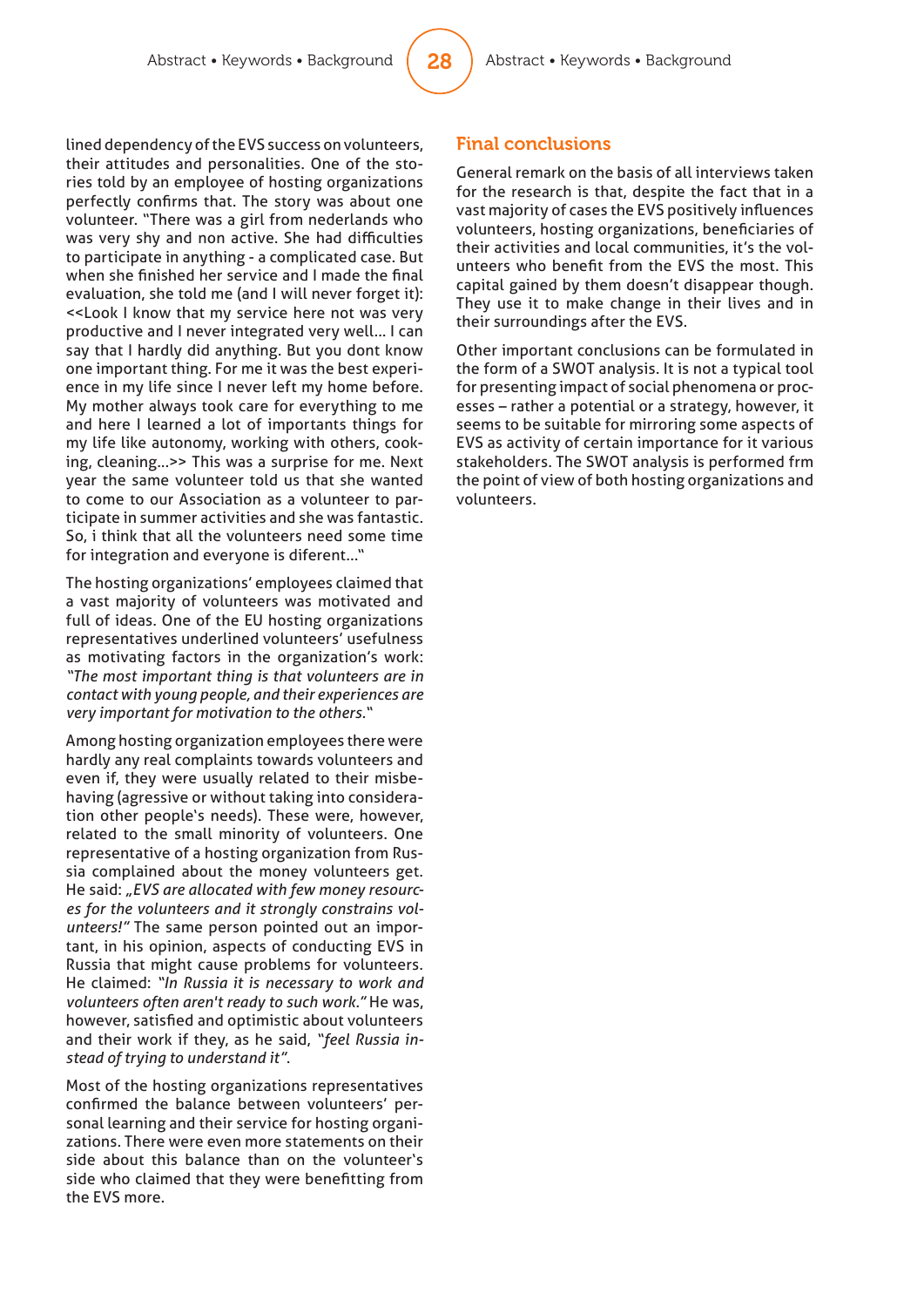### SWOT – impact of the EVS

On the basis of a quantitative and qualitative research

|                     |                              | <b>STRENGTHS</b>                                                                                                                                                                                                                                                                                                                                                                                             | <b>WEAKNESSES</b>                                                                                                                                                                                                                                                                                                                                                        | <b>OPPORTUNITIES THREATS</b>                                                                                                                                                                                                                                                                                                                                                                                                  |                                                                                                                                                                                                                                                                                                                                                                                                                                                                     |
|---------------------|------------------------------|--------------------------------------------------------------------------------------------------------------------------------------------------------------------------------------------------------------------------------------------------------------------------------------------------------------------------------------------------------------------------------------------------------------|--------------------------------------------------------------------------------------------------------------------------------------------------------------------------------------------------------------------------------------------------------------------------------------------------------------------------------------------------------------------------|-------------------------------------------------------------------------------------------------------------------------------------------------------------------------------------------------------------------------------------------------------------------------------------------------------------------------------------------------------------------------------------------------------------------------------|---------------------------------------------------------------------------------------------------------------------------------------------------------------------------------------------------------------------------------------------------------------------------------------------------------------------------------------------------------------------------------------------------------------------------------------------------------------------|
| mpact on volunteers | VOLUNTEERS                   | . Enables volunteers recogniz-<br>ing their professional path<br>• Meaningfully strengthens<br>cultural dimension of vol-<br>unteers' life activities and<br>enables gaining solid cultural<br>capital<br>· Raises volunteers' self-confi-<br>dence and self-esteem<br>• Opens volunteers to new<br>cultures and lifestyles<br>• Encourages many people to<br>become volunteers (multiplica-<br>tion effect) | • Enables acquiring<br>work experience<br>mainly in cultural<br>field - other fields<br>seem to be less<br>meaningful<br>• Volunteers are not<br>always treated as<br>team members and<br>are not given suf-<br>ficiently responsible<br>tasks<br>• It's not financially<br>profitable for vol-<br>unteers; sometimes<br>it even requires<br>spending their own<br>money | • Gives volunteers<br>unique opportunity treat the EVS too<br>to learn what is not much as "vacation"<br>taught within the<br>formal education<br>system<br>• Enables practic-<br>ing "soft" skills<br>indispensable in<br>working for NGOs<br>and in public sec-<br>tor<br>• Positive EVS<br>experience encour-<br>ages other young<br>people to partici-<br>pate in the EVS<br>• Volunteers open<br>towards new val-<br>ues | • Volunteers may<br>or a "transition<br>period" to await<br>hesitations regard-<br>ing their profes-<br>sional plans<br>• Strengthened<br>self-confidence and<br>self-esteem of vol-<br>unteers may be just<br>a short-term result<br>• Positive influ-<br>ence on finding a<br>job may be overes-<br>timated and may<br>leave a sense of<br>disappointment by<br>those volunteers<br>who considered it<br>their main reason<br>to participate in the<br><b>EVS</b> |
|                     | <b>HOSTING ORGANIZATIONS</b> | • Strengthens volunteers'<br>chances on labour market<br>• Significantly increases vol-<br>unteers' self-confidence and<br>self-esteem                                                                                                                                                                                                                                                                       | • Sometimes seems<br>to be a sort of<br>"vacation" instead<br>of being rich work<br>experience<br>• Not all volunteers<br>realize what their<br>actual EVS tasks are                                                                                                                                                                                                     | • Supports interest<br>of young people<br>in helping socially<br>excluded groups<br>and individuals<br>• Raises level of<br>understanding<br>NGOs work among<br>young people, ena-<br>bles them getting<br>involved in social<br>activities                                                                                                                                                                                   | • Influence of the<br>EVS on volunteers'<br>trust in other peo-<br>ple and openness<br>may be overesti-<br>mated                                                                                                                                                                                                                                                                                                                                                    |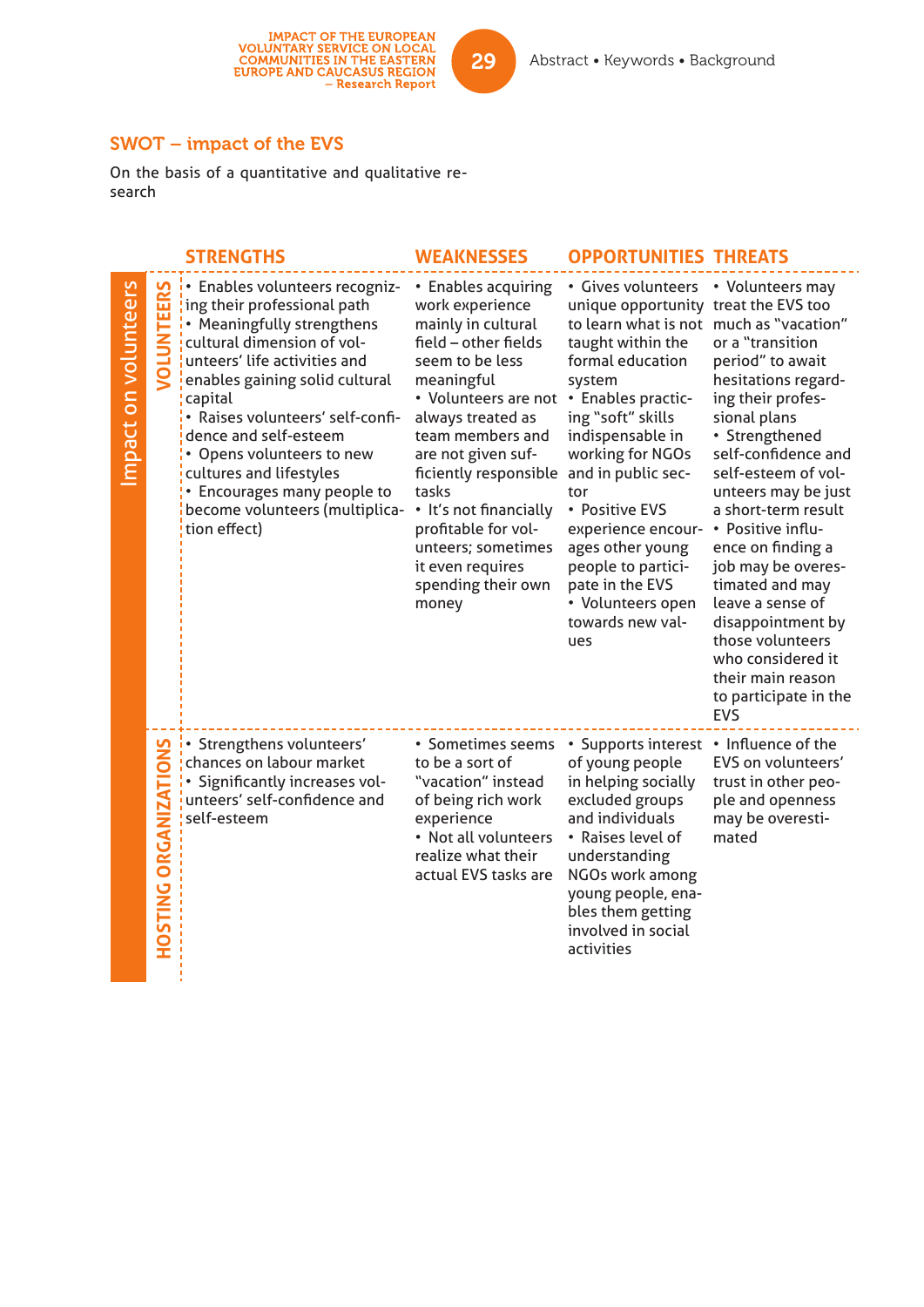|                                 |                                          | <b>STRENGTHS</b>                                                                                                                                                                                                                                                                                                                                                       | <b>WEAKNESSES</b>                                                                                                                                                                                                                                                                                                                            | <b>OPPORTUNITIES THREATS</b>                                                                                                                                                                                                                                                                                                                                                               |                                                                                                                                                                                                                                                         |
|---------------------------------|------------------------------------------|------------------------------------------------------------------------------------------------------------------------------------------------------------------------------------------------------------------------------------------------------------------------------------------------------------------------------------------------------------------------|----------------------------------------------------------------------------------------------------------------------------------------------------------------------------------------------------------------------------------------------------------------------------------------------------------------------------------------------|--------------------------------------------------------------------------------------------------------------------------------------------------------------------------------------------------------------------------------------------------------------------------------------------------------------------------------------------------------------------------------------------|---------------------------------------------------------------------------------------------------------------------------------------------------------------------------------------------------------------------------------------------------------|
| Impact on hosting organizations | TEERS<br>NOTOK                           | • Supports positive image of<br>hosting organizations<br>• Bringing "fresh" ideas to<br>regular activities of hosting<br>organizations                                                                                                                                                                                                                                 | • Discrepancy of<br>volunteers' expecta-<br>tions towards their<br>EVS tasks and pos-<br>sibilities on hosting<br>organizations' side<br>• Problems with<br>proper commu-<br>nicating hosting<br>organizations' ex-<br>pectations towards<br>volunteers<br>• A lack of aware-<br>ness of volunteers<br>regarding real value<br>of their work | • Putting addi-<br>tional aspects of<br>serving beneficiar-<br>ies on the agenda<br>(thanks to volun-<br>teers)<br>• Using volun-<br>teers' know-how in<br>everyday activities<br>of hosting or-<br>ganizations and<br>increasing number<br>of beneficiaries of<br>hosting organiza-<br>tions activities<br>• More volunteers<br>will support host-<br>ing organizations<br>in their tasks | • Overestimating<br>the EVS as regu-<br>lar work bringing<br>similar experience<br>as regular work<br>• Doubts regarding<br>actual role of vol-<br>unteers in hosting<br>organizations                                                                  |
|                                 | O<br><b>ORGANIZATI</b><br><b>HOSTING</b> | • Strengthens multicultural<br>dimension of hosting organiza-<br>tions' activities<br>• Strengthening informal<br>aspect of dividing tasks and<br>cooperating with employees<br>and volunteers<br>• Enables implementation of<br>projects which wouldn't be<br>implemented otherwise<br>• Positive influence of volun-<br>teers on hosting organizations'<br>employees | • A lack of a con-<br>stant approach of<br>hosting organiza-<br>tions towards volun-<br>teers due to variety<br>of volunteers' per-<br>sonalities, attitudes<br>and motivation to<br>fulfil their tasks<br>• Conflicts arising<br>from cultural differ-<br>ences and differ-<br>ent expectations<br>towards the service                      | • Strengthens<br>openness of host-<br>ing organizations<br>towards new ex-<br>periences and new<br>activities<br>• Supports devel-<br>opment of skills<br>and competences<br>among hosting<br>organizations'<br>employees<br>• Raises efficiency<br>of hosting organi-<br>zations' activities                                                                                              | • Informal relations<br>in organizations<br>strengthened by<br>volunteers may<br>lower efficiency of<br>their functioning<br>• Not fulfilled ex-<br>pectations of host-<br>ing organizations'<br>employees regard-<br>ing volunteers'<br>scope of tasks |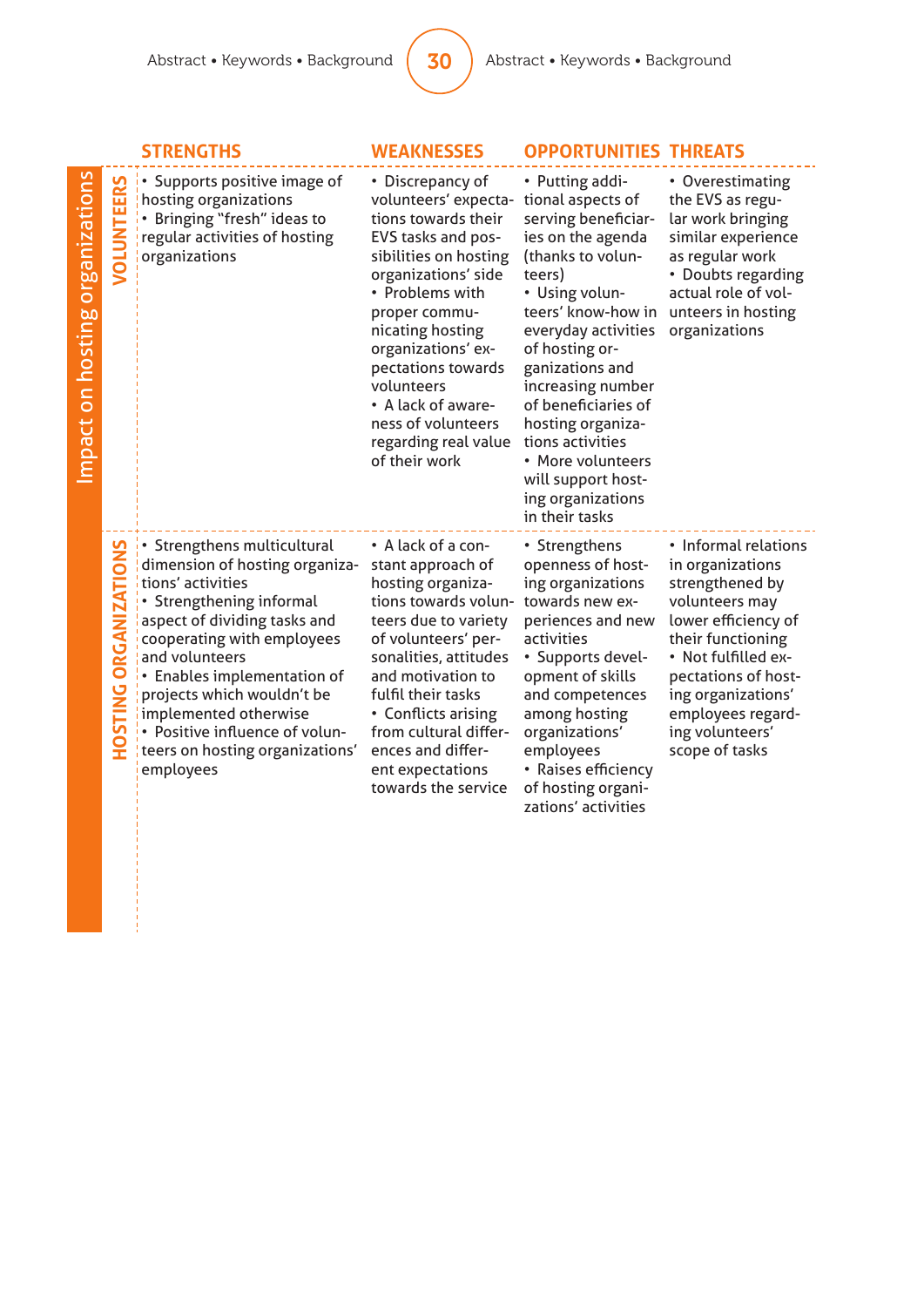IMPACT OF THE EUROPEAN<br>VOLUNTARY SERVICE ON LOCAL<br>COMMUNITIES IN THE EASTERN<br>EUROPE AND CAUCASUS REGION<br>Research Report

|                         |                                 | <b>STRENGTHS</b>                                                                                                                                                                                                                                                                                                                                                                                                 | <b>WEAKNESSES</b>                                                                                                                                                                                                                                                                                                                                                                                                        | <b>OPPORTUNITIES THREATS</b>                                                                                                                                                                                                                                                                                                                  |                                                                                                                                                                                                                                                                                                                  |
|-------------------------|---------------------------------|------------------------------------------------------------------------------------------------------------------------------------------------------------------------------------------------------------------------------------------------------------------------------------------------------------------------------------------------------------------------------------------------------------------|--------------------------------------------------------------------------------------------------------------------------------------------------------------------------------------------------------------------------------------------------------------------------------------------------------------------------------------------------------------------------------------------------------------------------|-----------------------------------------------------------------------------------------------------------------------------------------------------------------------------------------------------------------------------------------------------------------------------------------------------------------------------------------------|------------------------------------------------------------------------------------------------------------------------------------------------------------------------------------------------------------------------------------------------------------------------------------------------------------------|
| Impact on beneficiaries | ERS<br>핕<br>g                   | $\cdot$ Volunteers provide them with $\cdot$ Is related mostly<br>services they would otherwise<br>have to pay for or resign from<br>• Volunteers raise their confi-<br>dence and level of "openness"<br>for different cultures, opinions,<br>attitudes; they are taught toler-<br>ance by volunteers                                                                                                            | to educational and<br>cultural aspects<br>(rarely this support<br>is related to basic<br>problems of benefi-<br>ciaries)<br>• Not always volun-<br>teers work directly<br>with beneficiaries,<br>which does not give<br>them direct oppor-<br>tunity to understand<br>beneficiaries' needs<br>• Volunteers are<br>not always aware of<br>their actual support<br>to beneficiaries of<br>their hosting organi-<br>zations | • Strengthens<br>good opinion<br>about volunteers<br>among beneficiar-<br>ies<br>• Promotes mean-<br>ing of human<br>relationships and<br>contacts, positive<br>attitudes towards<br>other people, cul-<br>tural differences<br>• Fights exclu-<br>sion of those who<br>wouldn't receive<br>support without<br>participation of<br>volunteers | • Volunteers may<br>not realize and/or<br>understand what<br>kind of support<br>beneficiaries really<br>need<br>• Volunteers may<br>not be interested<br>in direct support to<br>beneficiaries - rath-<br>er to implementing<br>projects supporting<br>them                                                      |
|                         | ORGANIZATIONS<br><b>PNILSOH</b> | • Volunteers support host-<br>ing organizations employees<br>in providing some aspects of<br>support towards beneficiaries<br>(mostly of educational nature,<br>cultural and related to free-<br>time activities)<br>• Volunteers teach beneficiar-<br>ies tolerance, patience, ope-<br>ness<br>• Volunteers make activities of<br>hosting organizations towards<br>beneficiaries "warmer" and<br>closer to them | • Some volunteers<br>are not extravert<br>enough or simply<br>not predisposed to<br>work directly with<br>beneficiaries and<br>properly support<br>them                                                                                                                                                                                                                                                                  | • Hosting organi-<br>zations may be<br>considered more<br>"open" and act-<br>ing "closer" to<br>their beneficiaries<br>thanks to direct<br>contact of volun-<br>teers with benefici-<br>aries                                                                                                                                                 | • Volunteers may<br>not understand<br>their impact on<br>beneficiaries due to<br>lack of professional<br>preparation to work<br>for hosting organi-<br>zations<br>• Volunteers' sup-<br>port to beneficiaries<br>may not be suffi-<br>ciently professional<br>and in extreme<br>cases may even<br>cause problems |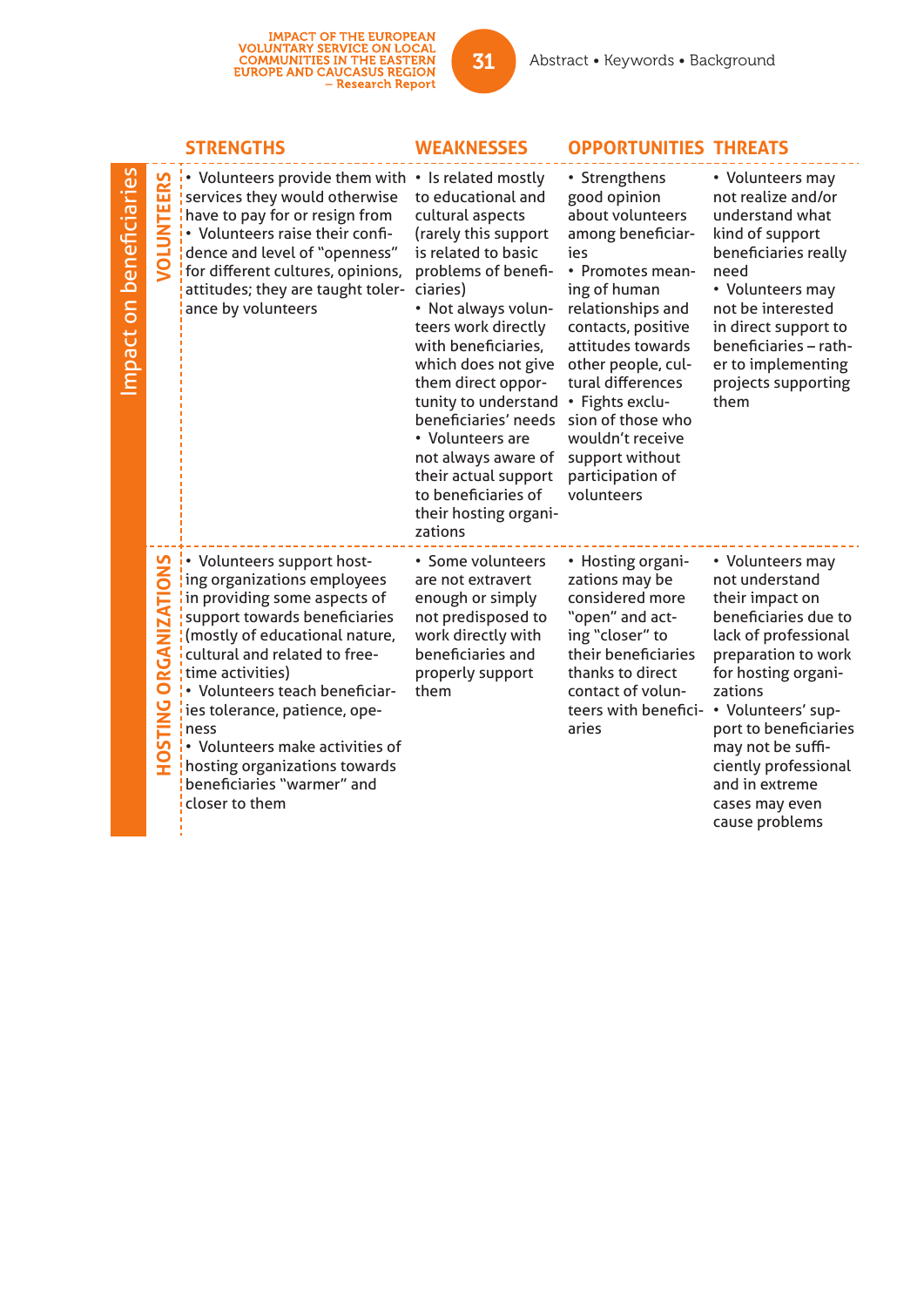|                               |                                            | <b>STRENGTHS</b>                                                                                                                                                                                                                                                                                       | <b>WEAKNESSES</b>                                                                                                                                                                                                                                                                | <b>OPPORTUNITIES THREATS</b>                                                                                                                                                    |                                                                                                                                                                                                                                                                                                                                               |
|-------------------------------|--------------------------------------------|--------------------------------------------------------------------------------------------------------------------------------------------------------------------------------------------------------------------------------------------------------------------------------------------------------|----------------------------------------------------------------------------------------------------------------------------------------------------------------------------------------------------------------------------------------------------------------------------------|---------------------------------------------------------------------------------------------------------------------------------------------------------------------------------|-----------------------------------------------------------------------------------------------------------------------------------------------------------------------------------------------------------------------------------------------------------------------------------------------------------------------------------------------|
| communities<br>mpact on local | TEERS<br>g                                 | • Draws attention of members<br>of local communities to the<br>idea of voluntarism<br>• Points out existing of certain<br>social problems<br>• Strengthens good opinion<br>about volunteers (sometimes<br>also about people from abroad<br>generally) in local community                               | • Lack of under-<br>standing necessity<br>to spread informa-<br>tion about the EVS<br>or lack of knowl-<br>edge how to do it<br>and motivation to<br>do it                                                                                                                       | • Gives hope to<br>strengthening<br>voluntary activities<br>among members of<br>the community<br>• Encourages peo-<br>ple to undertake<br>actions of solving<br>social problems | • Volunteers may<br>not sufficiently ap-<br>preciate their own<br>impact and insuf-<br>ficiently address<br>their activities to-<br>wards members of<br>local communities<br>• Lack of language<br>skills or knowledge<br>about local com-<br>munities and their<br>customs may result<br>in misunderstand-<br>ings and may cause<br>problems |
|                               | SNO<br><b>ORGANIZATI</b><br><b>HOSTING</b> | $\cdot$ The idea of volunteering<br>becomes well-known and posi-<br>tively perceived<br>• Volunteers meaningfully pro-<br>mote ideas of multilingualism<br>and multiculturalism<br>• Volunteers give great ex-<br>ample of how to help other<br>people despite their origin,<br>language problems etc. | • Lack of particular<br>interests of volun-<br>teers in spreading<br>information about<br>their activities in<br>local communities<br>(this process seems<br>to be rather ac-<br>cidental, resulting<br>from volunteers'<br>regular activities in<br>hosting organiza-<br>tions) | • Volunteers<br>embody idea of<br>helping others<br>and their activities<br>encourage local<br>communities to<br>organize activities<br>supporting social<br>ideas              | • Lacks in volun-<br>teers' knowledge<br>and understand-<br>ing local customs,<br>political situation<br>and lives of inhab-<br>itants may lead<br>to strengthening<br>prejudices and mis-<br>understandings                                                                                                                                  |